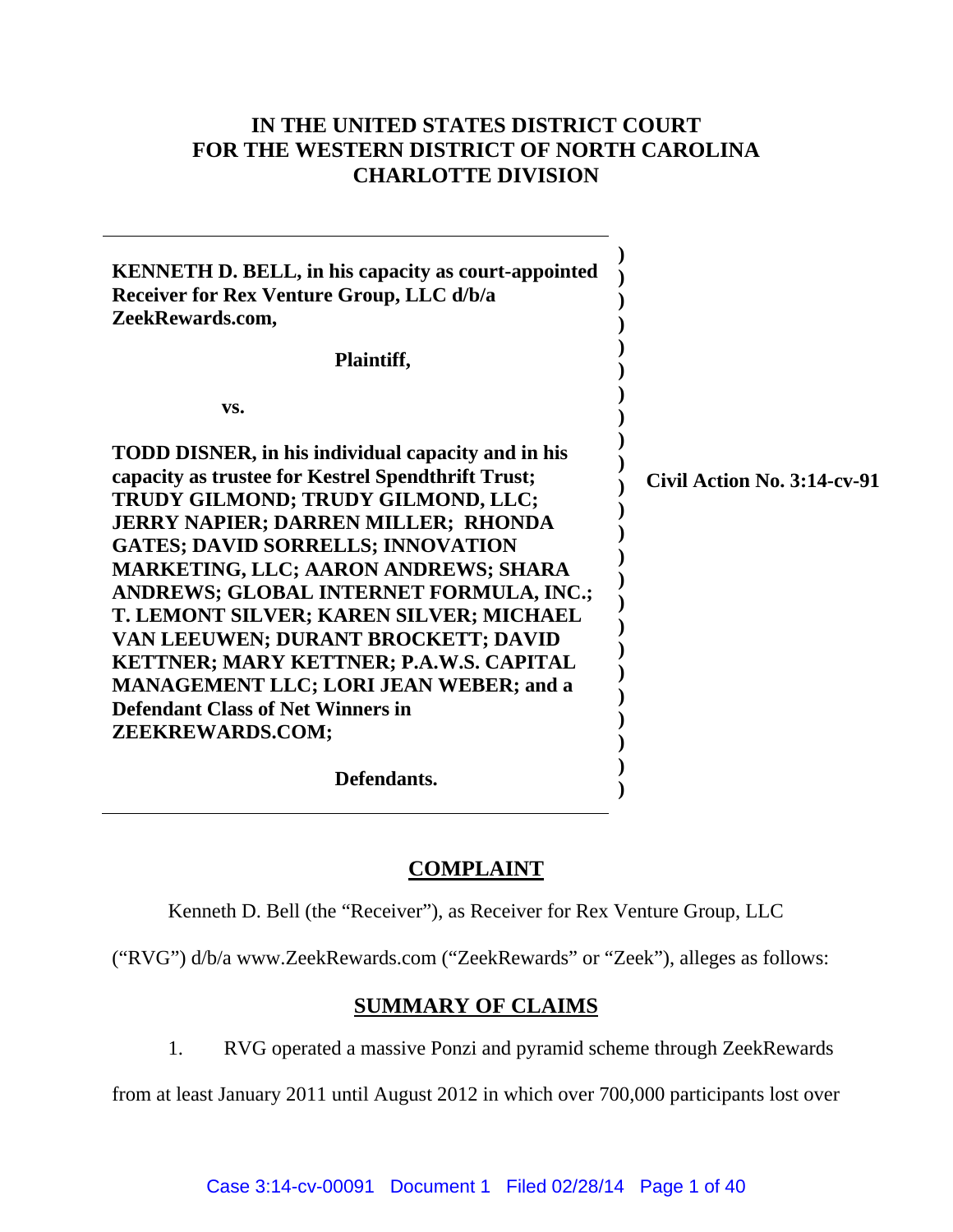\$700 million dollars. This lawsuit is one of several steps the Receiver is taking to recapture the money paid to the scheme's winners so that it can be returned to RVG's victims.

2. As part of the scheme, RVG promised substantial payouts or outsized returns to all participants, but few actually benefitted. The largest "net winners" (those who received more money from Zeek than they paid in to Zeek) each received well over a million dollars, and many others received hundreds of thousands of dollars. Each of the net winners sued by name in this action won in excess of \$900,000 (either individually or together with another family member or through their shell corporation). And, each member of the Defendant class of net winners won more than \$1,000. In total, the class comprises approximately 9,000 net winners.

3. Like all classic Ponzi and pyramid schemes, the vast majority of the Zeek winners' money came from the Zeek losers rather than legitimate business profits. At least \$845 million was paid in to Zeek. No more than \$6.3 million (less than 1%) came from retail bid purchases by non-participants. In total, the Zeek database records show that over 92% of the money paid in to Zeek came from net losers, and Zeek's net winners received over \$283 million in net winnings.

4. Because Zeek's net winners "won" (the victims') money in an unlawful combined Ponzi and pyramid scheme, the net winners are not permitted to keep their winnings and must return the fraudulently transferred winnings back to the Receiver for distribution to Zeek's victims.

 $\mathcal{L}$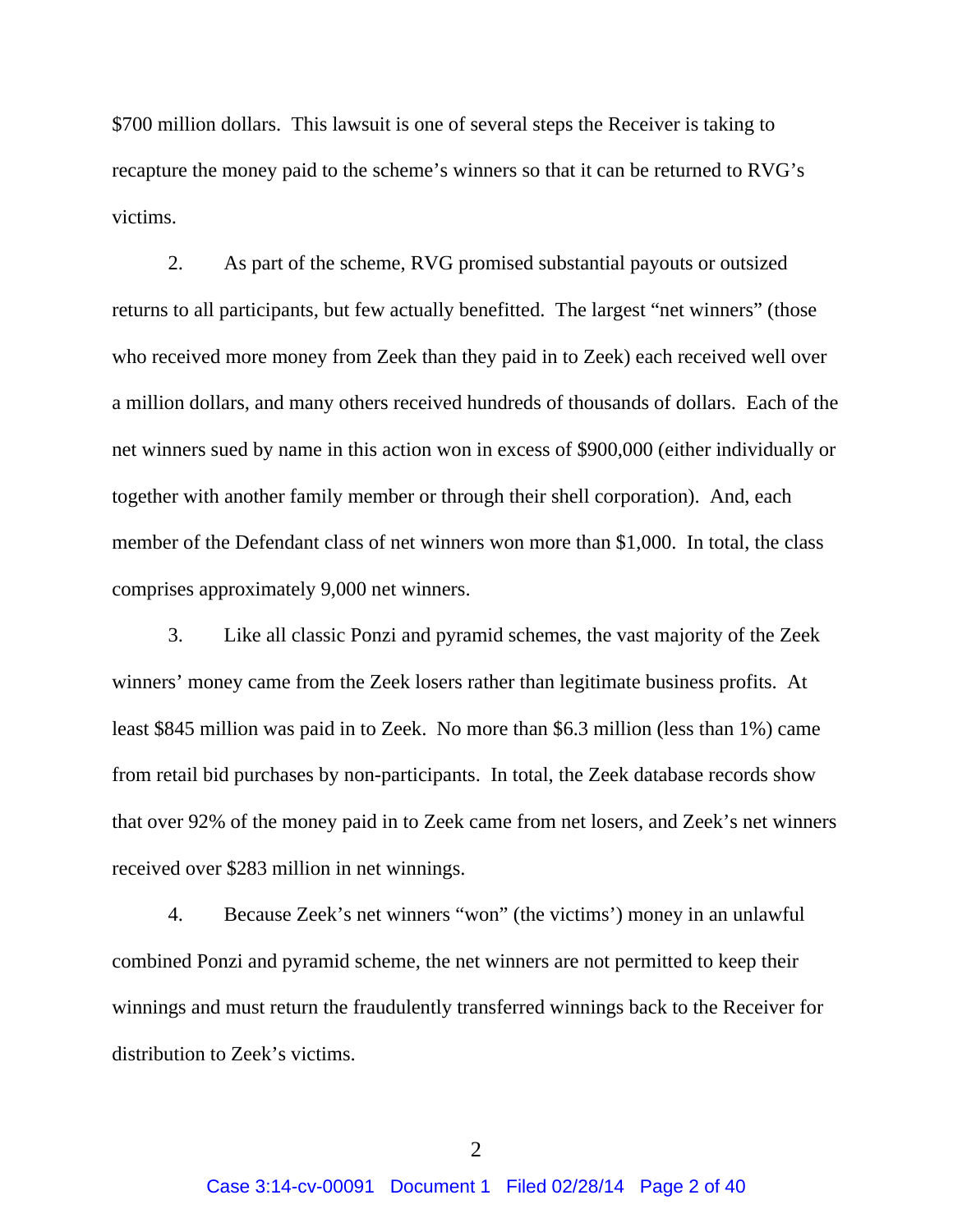#### **THE PARTIES**

#### **The Receiver**

5. Kenneth D. Bell is the Receiver appointed by this Court in *Securities and Exchange Commission v. Rex Venture Group, LLC d/b/a ZeekRewards.com and Paul Burks*, Civil Action No. 3:12 cv 519 (the "SEC Action") for and over the assets, rights, and all other interests of the estate of Rex Venture Group, LLC, d/b/a ZeekRewards.com and its subsidiaries and any businesses or business names under which it does business (the "Receivership Entities").

#### **The Receivership Entities**

6. Rex Venture Group, LLC is a Nevada limited liability company with its former principal place of business in Lexington, North Carolina. RVG wholly owns and operated ZeekRewards, an internet website (www.zeekrewards.com) with a physical location for operations in Lexington, North Carolina, and internet customers and contacts in this judicial district and throughout the United States and internationally. RVG also owns and operated Zeekler.com, an online auction business.

7. Paul R. Burks was the owner and former top executive of RVG. He was the acknowledged leader of Zeek. Dawn Wright-Olivares was RVG's Chief Operating Officer and the Chief Marketing Officer of ZeekRewards. Together with Burks, Dawn Wright-Olivares developed the ZeekRewards scheme.

8. Other key employees of RVG included Daniel ("Danny") Olivares, Dawn Wright-Olivares' stepson who was responsible for designing and running RVG's websites and databases with Burks; Alexandre ("Alex") de Brantes, Dawn Wright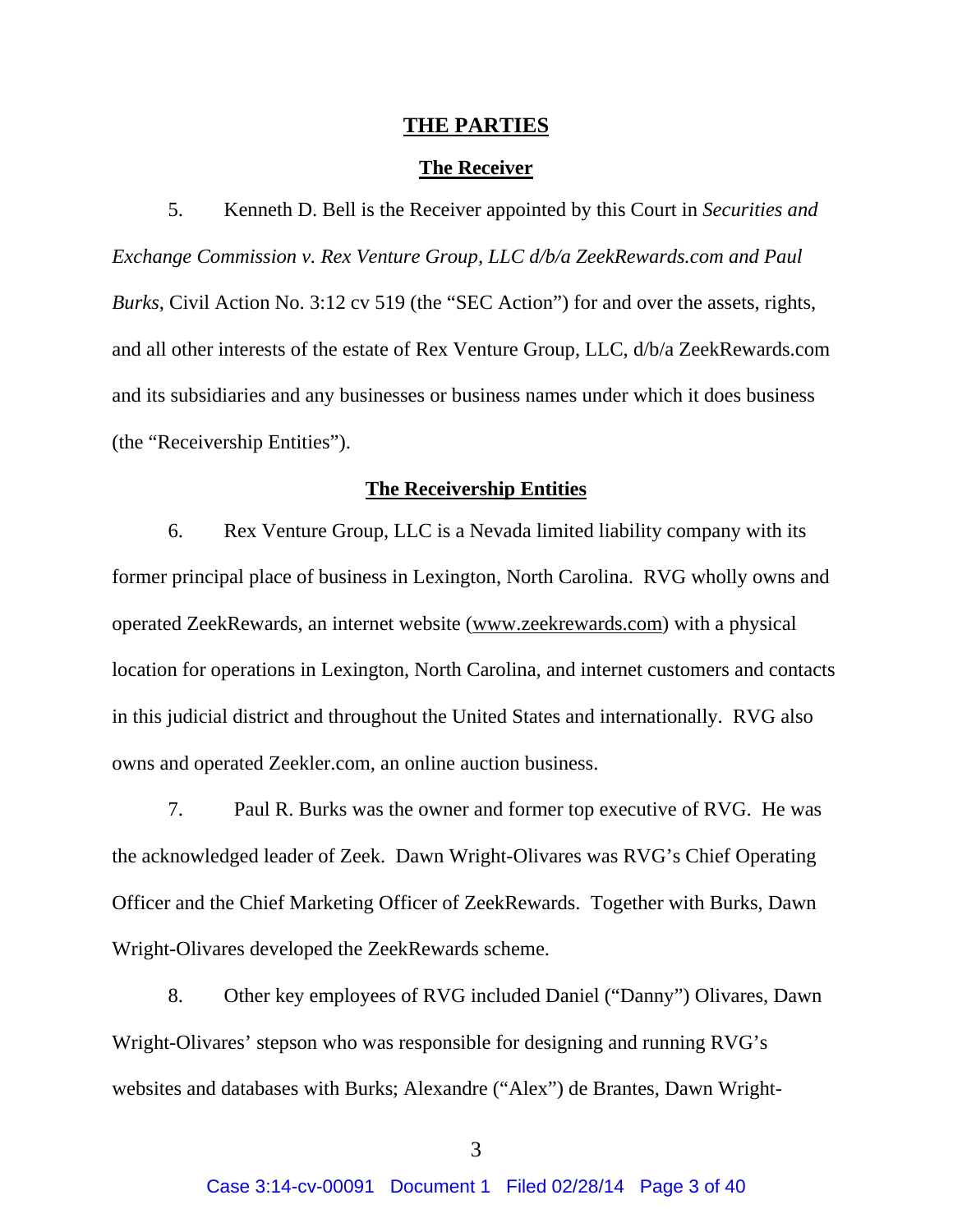Olivares' then-fiancée who had the title of Executive Director of Training and Support Services; Roger Plyler, who handled "affiliate relations"; and Darryle Douglas, who was a member of RVG's senior-level management.

9. Burks, Dawn Wright-Olivares, Danny Olivares, de Brantes, Plyler and Douglas were the primary operators and insider beneficiaries of the ZeekRewards scheme. Collectively, these individuals may be referred to as RVG's "Insiders." The Insiders are not named defendants in this action; however, the Receiver has filed a separate action against them in this Court asserting claims for breach of fiduciary duty, conversion, unjust enrichment, avoidance of fraudulent transfers and other relief.

10. On or about December 20, 2013, the United States Attorney's Office for the Western District of North Carolina filed a Bill of Information (the "Information") against Dawn Wright-Olivares and Danny Olivares alleging that they, with others, engaged in an over \$850 million Ponzi scheme through Zeekler and ZeekRewards.

11. Dawn Wright-Olivares agreed to plead guilty to engaging in a securities fraud conspiracy and tax evasion as charged in the Information. Danny Olivares agreed to plead guilty to engaging in the same securities fraud conspiracy as charged in the Information.

#### **The Defendants**

12. Todd Disner is, upon information and belief, a resident of Miami, Florida. He is a former ZeekRewards "affiliate" and was a "net winner" of more than \$1,875,000 under one or more usernames, including "tdisner," using Kestrel Spendthrift Trust as the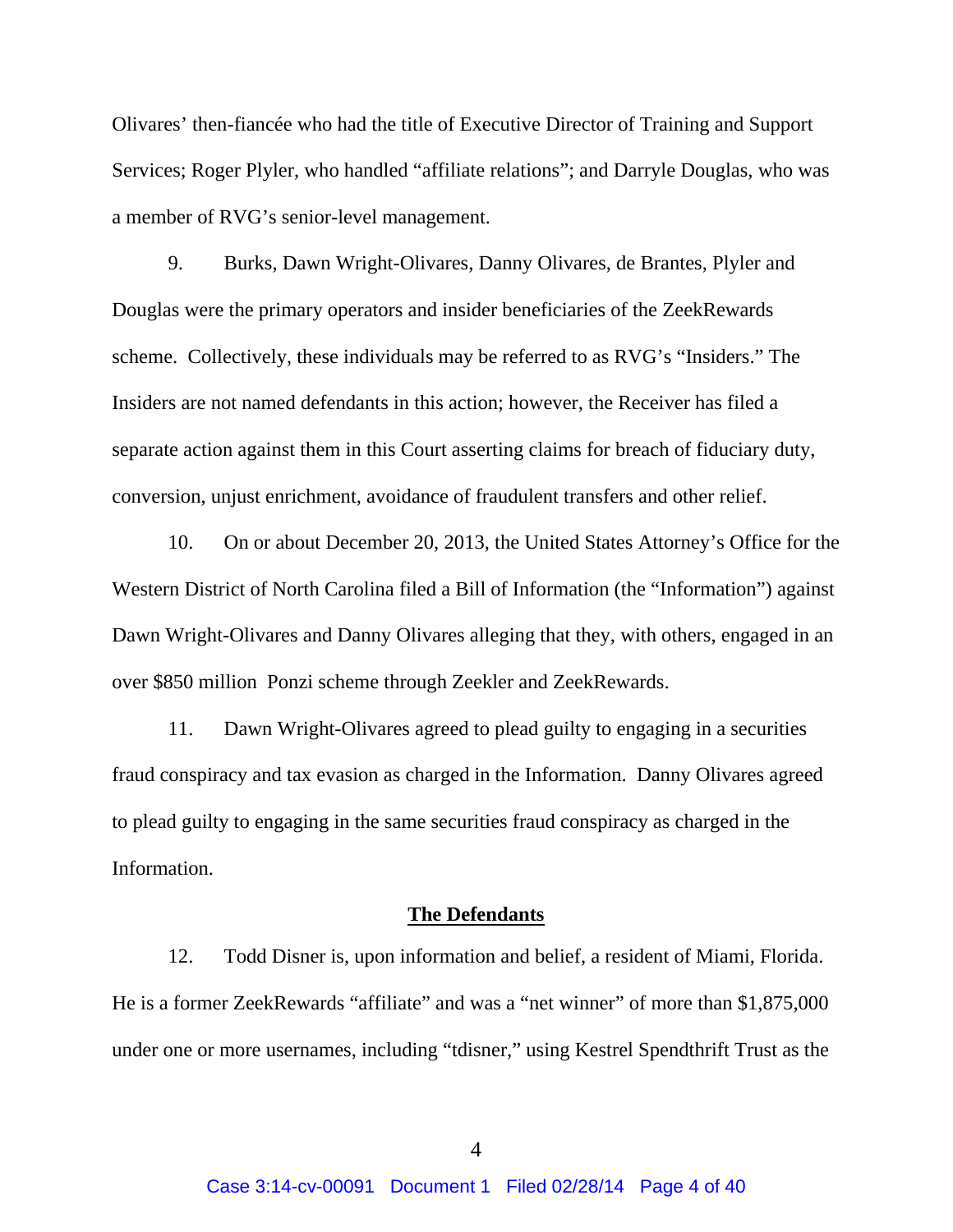nominal payee for his payments. Upon information and belief, Todd Disner is the trustee for the Kestrel Spendthrift Trust.

13. Trudy Gilmond is, upon information and belief, a resident of St. Albans, Vermont. She is a former "field liaison" in the ZeekRewards' scheme, a ZeekRewards "affiliate" and a "net winner" of more than \$1,750,000 under one or more usernames, including "trudygilmond," and using Trudy Gilmond, LLC, a shell company, as the nominal payee.

14. Jerry Napier is, upon information and belief, a resident of Owosso, Michigan. He is a former ZeekRewards "affiliate" and was a "net winner" of more than \$1,745,000 under one or more usernames, including "napier."

15. Durant Brockett is, upon information and belief, a resident of Las Vegas, Nevada. He is a former ZeekRewards "affiliate" and was a "net winner" of more than \$1,720,000 under one or more usernames, including "DBA."

16. Darren Miller is, upon information and belief, a resident of Coeur d'Alene, Idaho. He is a former ZeekRewards "affiliate" and was a "net winner" of more than \$1,635,000 under one or more usernames, including "djmiller742."

17. Rhonda Gates is, upon information and belief, a resident of Nashville, Tennessee. She is a former ZeekRewards "affiliate" and was a "net winner" of more than \$1,425,000 under one or more usernames, including "cybernetcentral."

18. Michael Van Leeuwen, also known as "CoachVan," is upon information and belief a resident of Fayetteville, North Carolina. He is a former ZeekRewards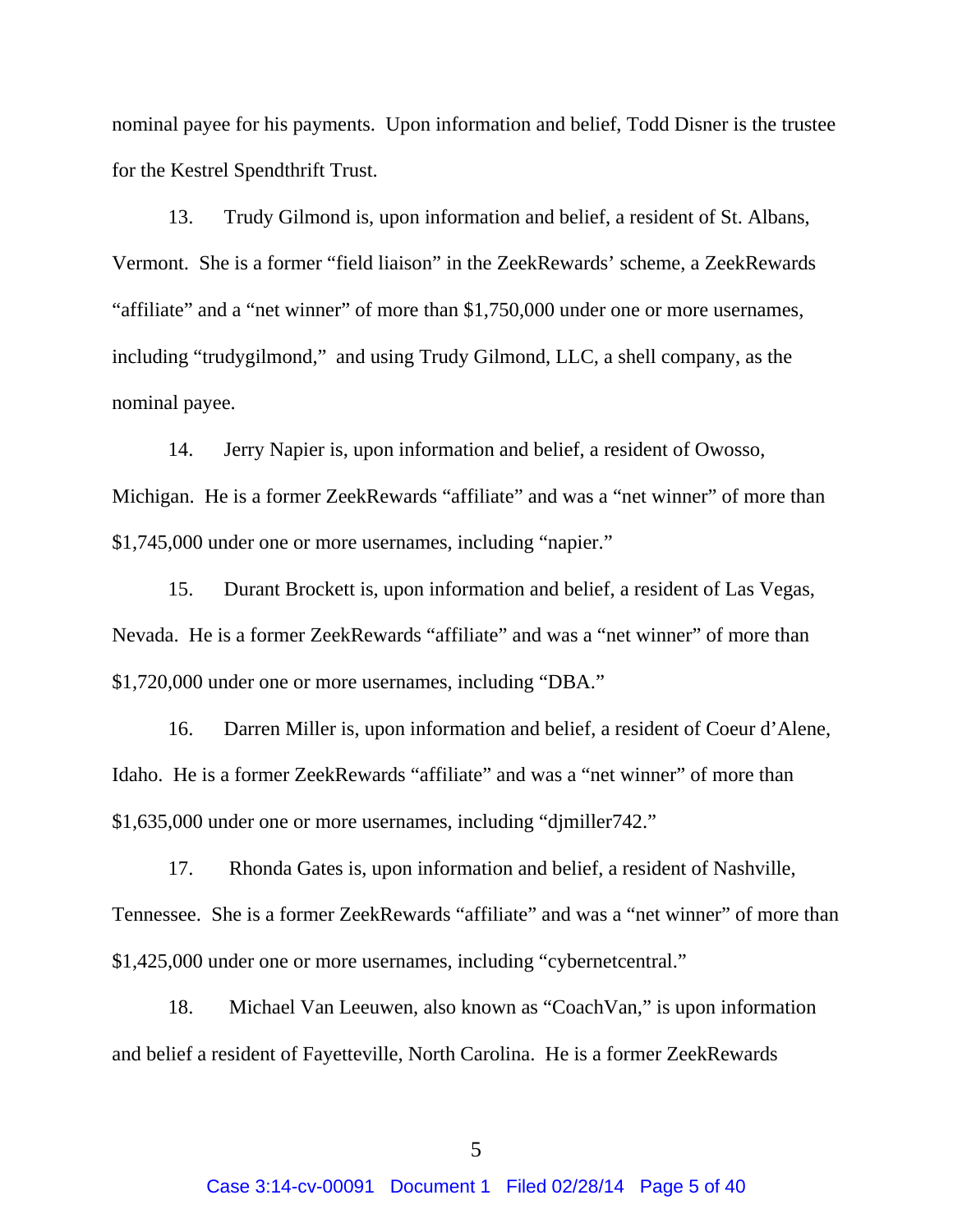"affiliate" and was a "net winner" of more than \$1,400,000 under one or more usernames, including "coachvan78" and "coachvan."

19. David Sorrells is, upon information and belief, a resident of Scottsdale, Arizona. He is a former ZeekRewards "affiliate" and was a "net winner" of more than \$1,000,000 under one or more usernames, including "davidsorrells."

20. T. Le Mont Silver Sr. is, upon information and belief, a resident of Orlando, Florida. He was a "field liaison" in the ZeekRewards scheme, a former ZeekRewards "affiliate" and "net winner" of more than \$773,000 under one or more usernames, including "LKW" and "shnookput."

21. Mr. Silver also used Global Internet Formula, Inc., which is, upon information and belief, incorporated in Florida, as a shell company through which he was a ZeekRewards "net winner" of more than \$943,000 under one or more usernames, including "mentor."

22. Karen Silver is, upon information and belief, T. Le Mont Silver's wife and resides with him or is a resident of Orlando, Florida. She is a former ZeekRewards "affiliate" and was a "net winner" of more than \$600,000 under one or more usernames, including "tlksilver.

23. Aaron and Shara Andrews are, upon information and belief, residents of Lake Worth, Florida. Innovation Marketing is, upon information and belief, incorporated in Florida, and a shell company through which Aaron and Shara Andrews were ZeekRewards "net winners" of more than \$1,000,000 under one or more usernames, including "aaronandshara."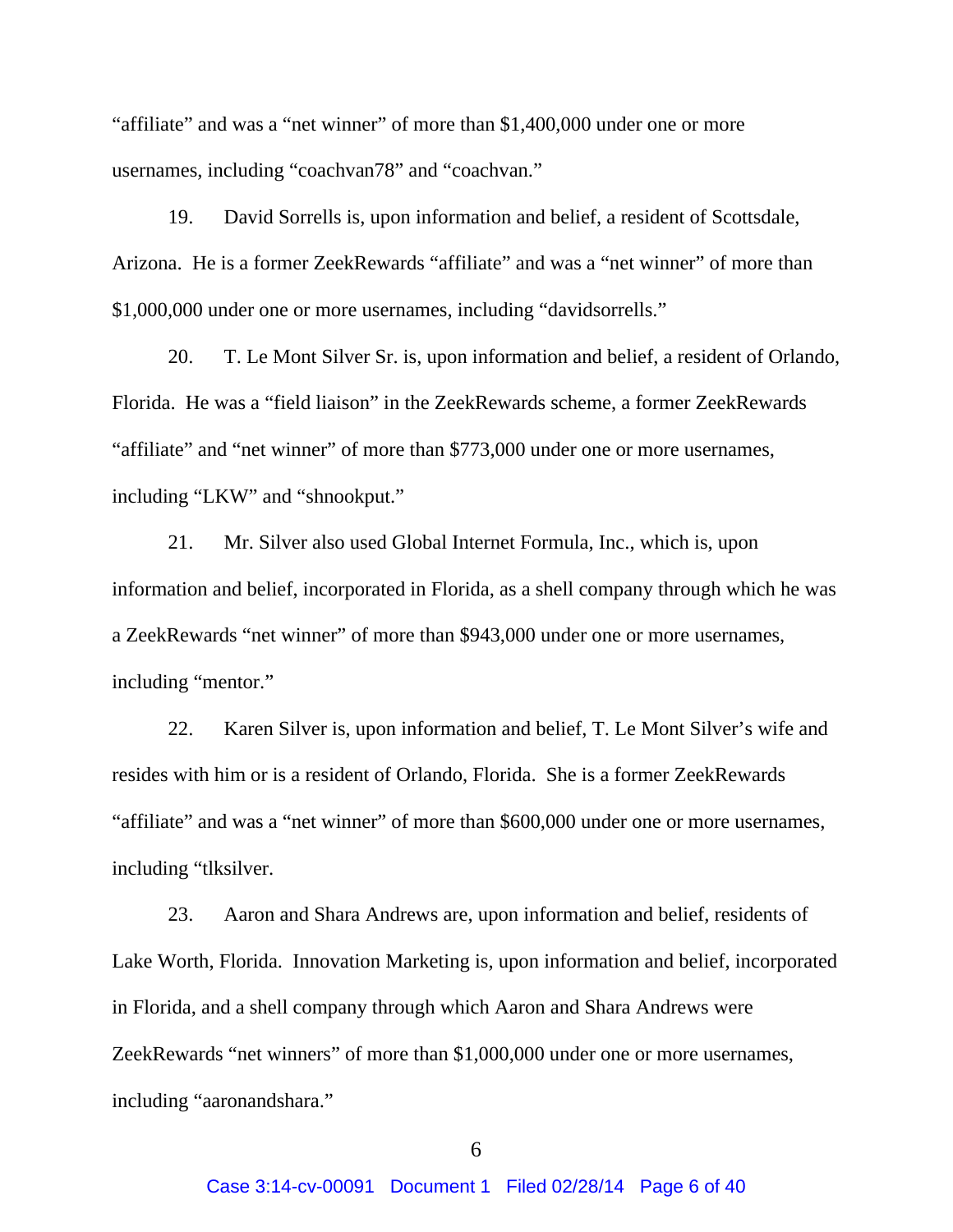24. David and Mary Kettner are, upon information and belief, residents of Peoria, Arizona. They are former ZeekRewards "affiliates" and "net winners" of more than \$930,000 under one or more usernames, including "mypennyauctions" and "pennyauctionbids," using the shell companies named Desert Oasis International Marketing, LLC and Kettner & Associates, LLC as nominal payees.

25. Lori Jean Weber is, upon information and belief, a resident of Land O'Lakes, Florida. P.A.W.S. Capital Management, LLC is, upon information and belief, incorporated in Florida, and a shell company through which Lori Jean Weber was a ZeekRewards "net winner" of more than \$1,940,000 under one or more usernames, including "snook" and "billyboy."

## **JURISDICTION, VENUE AND STANDING**

26. On August 17, 2012, the Securities and Exchange Commission filed the SEC Action in this District pursuant to Sections 20(b), 20(d)(1) and/or 22(a) of the Securities Act of 1933 ("Securities Act") [15 U.S.C. §§ 77t(b), 77t(d)(1) & 77v(a)] and Sections  $21(d)(1)$ ,  $21(d)(3)(A)$ ,  $21(e)$  and/or 27 of the Securities Exchange Act of 1934 ("Exchange Act") [15 U.S.C. §§ 78u(d)(l), 78u(d)(3)(A), 78u(e) & 78aa to halt the ZeekRewards Ponzi and pyramid scheme, freeze RVG's assets, and seek the appointment of a receiver for RVG.

27. On the same date, in an Agreed Order Appointing Temporary Receiver and Freezing Assets of Defendant Rex Venture Group, LLC (the "Agreed Order"), this Court authorized and directed Mr. Bell as RVG's Receiver to institute actions and legal proceedings seeking the avoidance of fraudulent transfers, disgorgement of profits,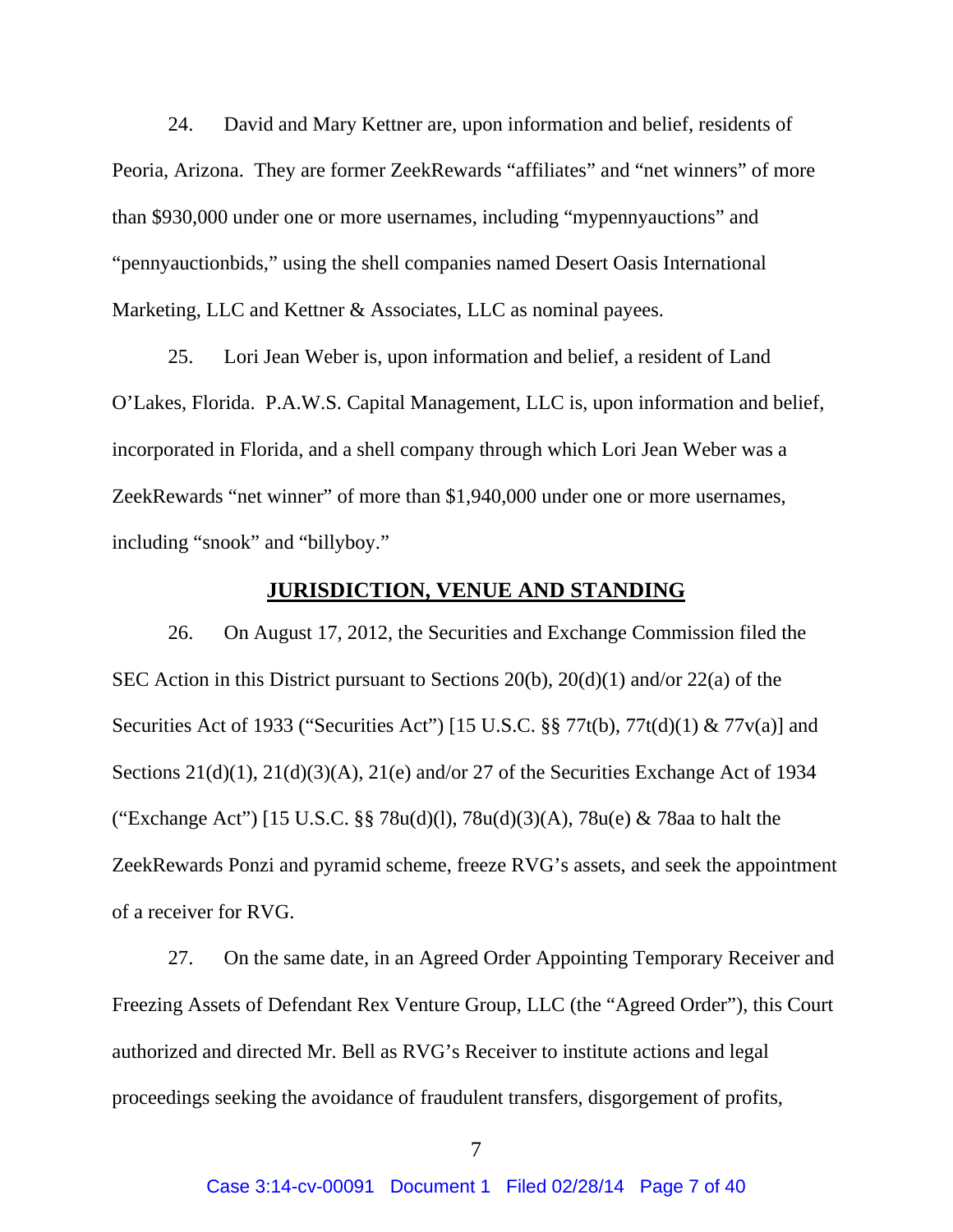imposition of constructive trusts and any other legal and equitable relief that the Receiver deems necessary and appropriate to preserve and recover RVG's assets for the benefit of the Receivership Estate.

28. Within 10 days of his reappointment on December 4, 2012, the Receiver filed the original Complaint and Agreed Order in the SEC Action in all of the United States District Courts pursuant to 28 U.S.C. § 754 giving this Court jurisdiction over RVG's property in every federal district.

29. As an action brought by the Receiver in furtherance of his appointment and in the performance of his duties as directed by this Court, this action is within the ancillary jurisdiction of this Court.

30. This action is also within the ancillary jurisdiction of this Court because this action concerns RVG's property and assets, which are now under this Court's exclusive jurisdiction.

31. This Court has subject matter jurisdiction over this matter pursuant to its common law ancillary jurisdiction as set forth above.

32. Also, this Court has subject matter jurisdiction under 28 U.S.C. § 1367 because this action is directly related to the claims in the SEC Action, concerns property within this Court's exclusive control and/or is in furtherance of the duties given to the Receiver by this Court.

33. Further, this Court has subject matter jurisdiction over this matter pursuant to 28 U.S.C. § 1332(d) as a class action in which the amount in controversy exceeds \$5,000,000, numerous members of the net winner class are residents of different states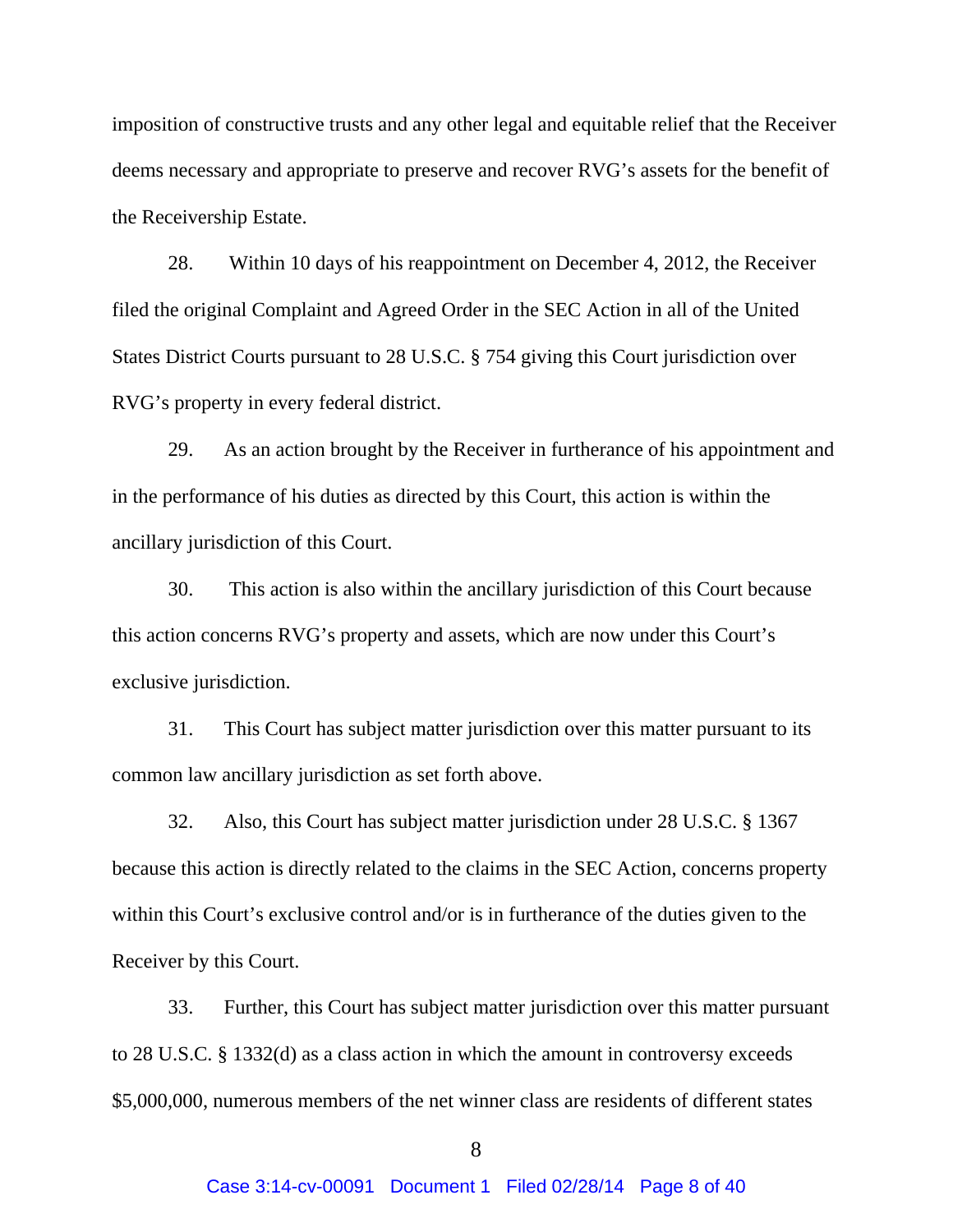than the Receiver, and far fewer than two-thirds of the net winner class are residents of North Carolina.

34. This Court has personal jurisdiction over the Defendants pursuant to 28 U.S.C. § 754 and 28 U.S.C. § 1692.

35. This Court also has personal jurisdiction over the Defendants pursuant to N.C. Gen. Stat. §1-75.4 because, *inter alia*, this action relates to money or other things of value sent from North Carolina to Defendants at their order or direction. By voluntarily participating in the ZeekRewards scheme, including numerous communications with RVG and/or meetings in North Carolina, the Defendants created a substantial connection to North Carolina such that the exercise of personal jurisdiction over them is fair and just.

36. Venue is proper in this District under 28 U.S.C. § 1391(b)(2) because a substantial portion of the acts and transfers alleged herein giving rise to this action occurred in this District.

37. The Receiver has standing to bring the claims made in this action pursuant to his authority and the direction of this Court and additionally has standing to bring the fraudulent transfer claims pursuant to N.C. Gen. Stat. § 39-23.7.

38. Pursuant to the Agreed Order, the Receiver has obtained the permission of this Court to file this action.

#### **DEFENDANT CLASS ALLEGATIONS**

39. The Receiver brings a portion of this action as a defendant class action pursuant to Federal Rules of Civil Procedure 23(a) and  $(b)(1)(A)$  and  $(B)$  against a class consisting of all persons or entities who were "Net Winners" in ZeekRewards (as defined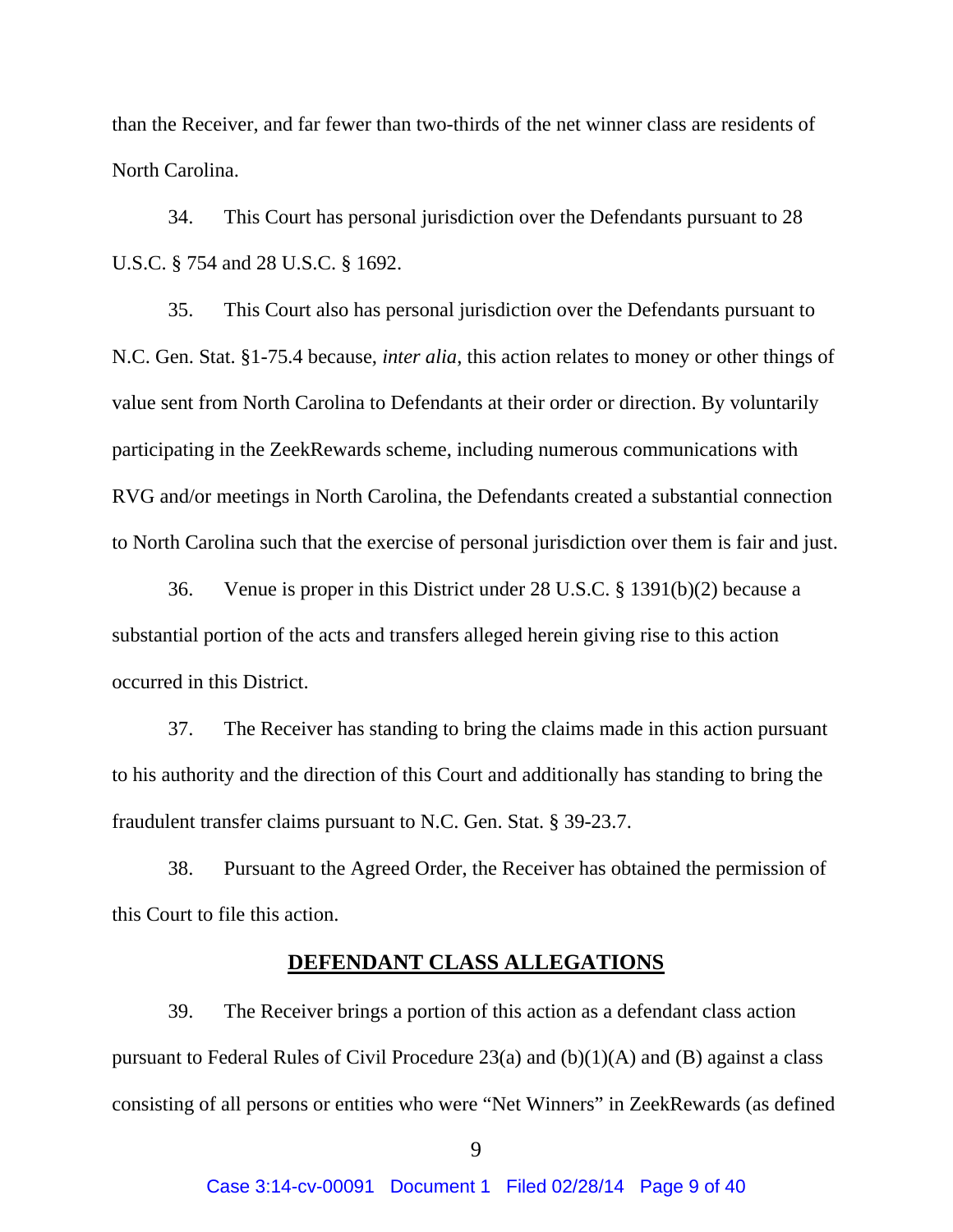below) in an amount in excess of one thousand dollars (\$1,000) (the "Net Winner Class"). Excluded from the Net Winner Class in this action are persons or entities that have entered into a settlement agreement approved by this Court or who resided outside the United States at the time of their participation in ZeekRewards.<sup>1</sup>

40. For the purposes of inclusion in the Net Winner Class, a "Net Winner" is a participant in ZeekRewards who received more money from RVG/ZeekRewards (as "profit payments," "commissions," "bonuses" or any other payments) than was paid in to RVG/ZeekRewards for the purchase of "bids," monthly "subscriptions," "memberships," or other fees.

41. Payments to or from third parties other than RVG/ZeekRewards are not included in the calculation of the amount of a ZeekRewards participant's net winnings for this purpose.

42. The members of the Net Winner Class are so numerous that joinder of all members is impracticable. Upon information and belief, there are approximately 9,000 Net Winner Class members.

43. There are questions of law and fact that are common to the Net Winner Class. These questions include, but are not limited to, whether ZeekRewards was operated as a Ponzi and/or pyramid scheme and whether the payments from ZeekRewards to class members are fraudulent transfers that must be repaid under applicable law.

 $\overline{a}$ 

<sup>&</sup>lt;sup>1</sup> Claims against Net Winners who resided outside the United States at the time of their participation in ZeekRewards will be brought in a separate action.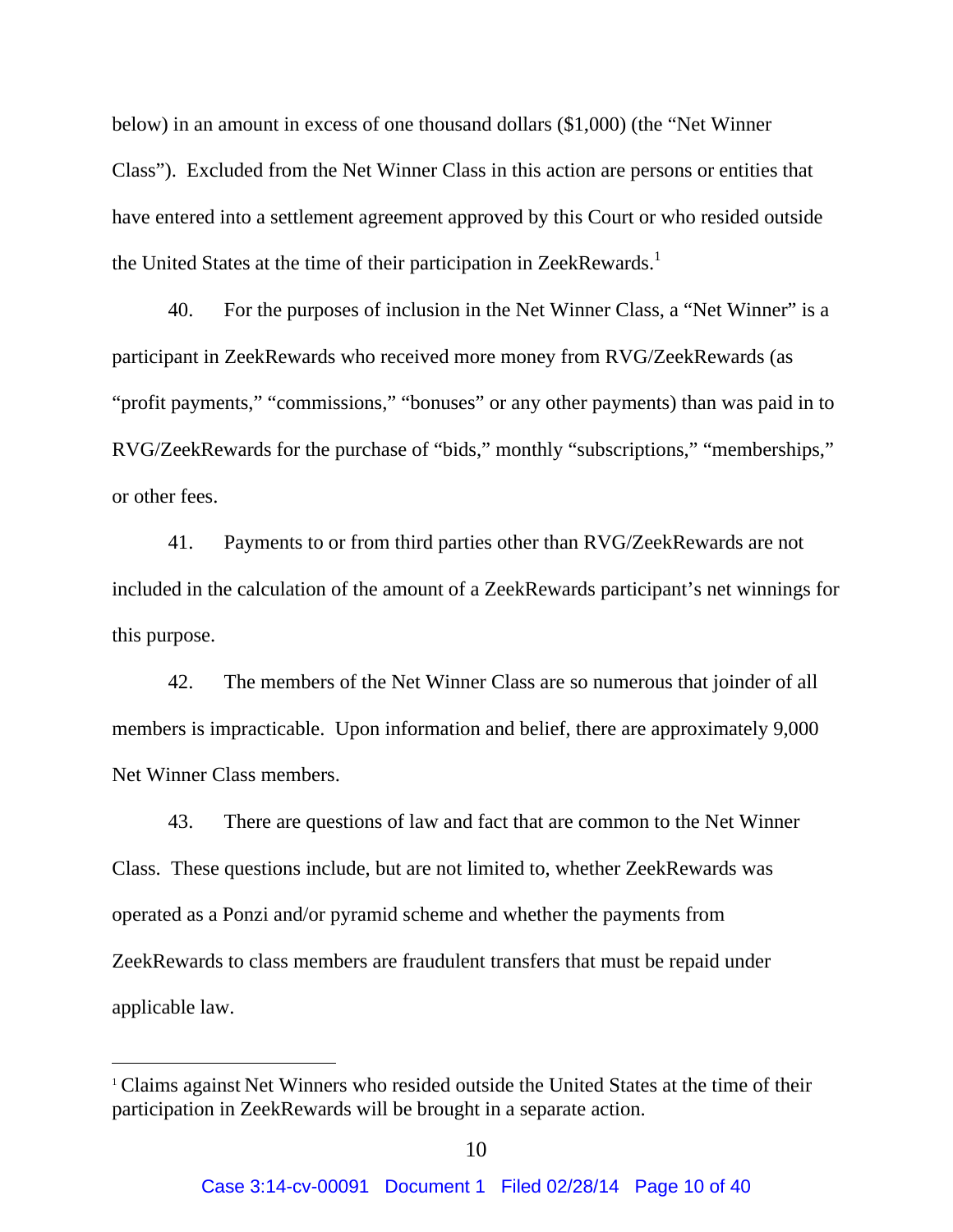44. The named individual defendants above, who were among the largest net winners of the ZeekRewards scheme and are already parties to this action, should be appointed, without cost to the class or the Receivership, as representatives of the Net Winner Class (the "Class Representatives").

45. The claims against and anticipated defenses of the Class Representatives are typical of the claims against and anticipated defenses of the unnamed members of the Net Winner Class. Like the Class Representatives, each of the unnamed members of the Net Winner Class voluntarily participated in the ZeekRewards scheme as affiliates and received more money from RVG than they paid in to RVG during the course of their participation. The claims for return of "net winnings" against all the Net Winners are the same and should be calculated the same way for all class members. The nature of the defenses that may be asserted by the Class Representatives also would be the same, as liability for repayment of the fraudulent transfers made by RVG to the Net Winner Class does not depend on the personal circumstances of particular affiliates (other than in the mathematical calculation of the amount of their liability, which will be resolved independently of the determination of liability).

46. The Class Representatives will be adequate and appropriate representatives of the Net Winner Class in the course of and by virtue of their own defense to the same claims. Because they have substantially more (or certainly at least as much) incentive to vigorously defend against the Receiver's claims as any unnamed class member, these defendants will fairly and adequately protect and represent the interests of the unnamed members of the Net Winner Class.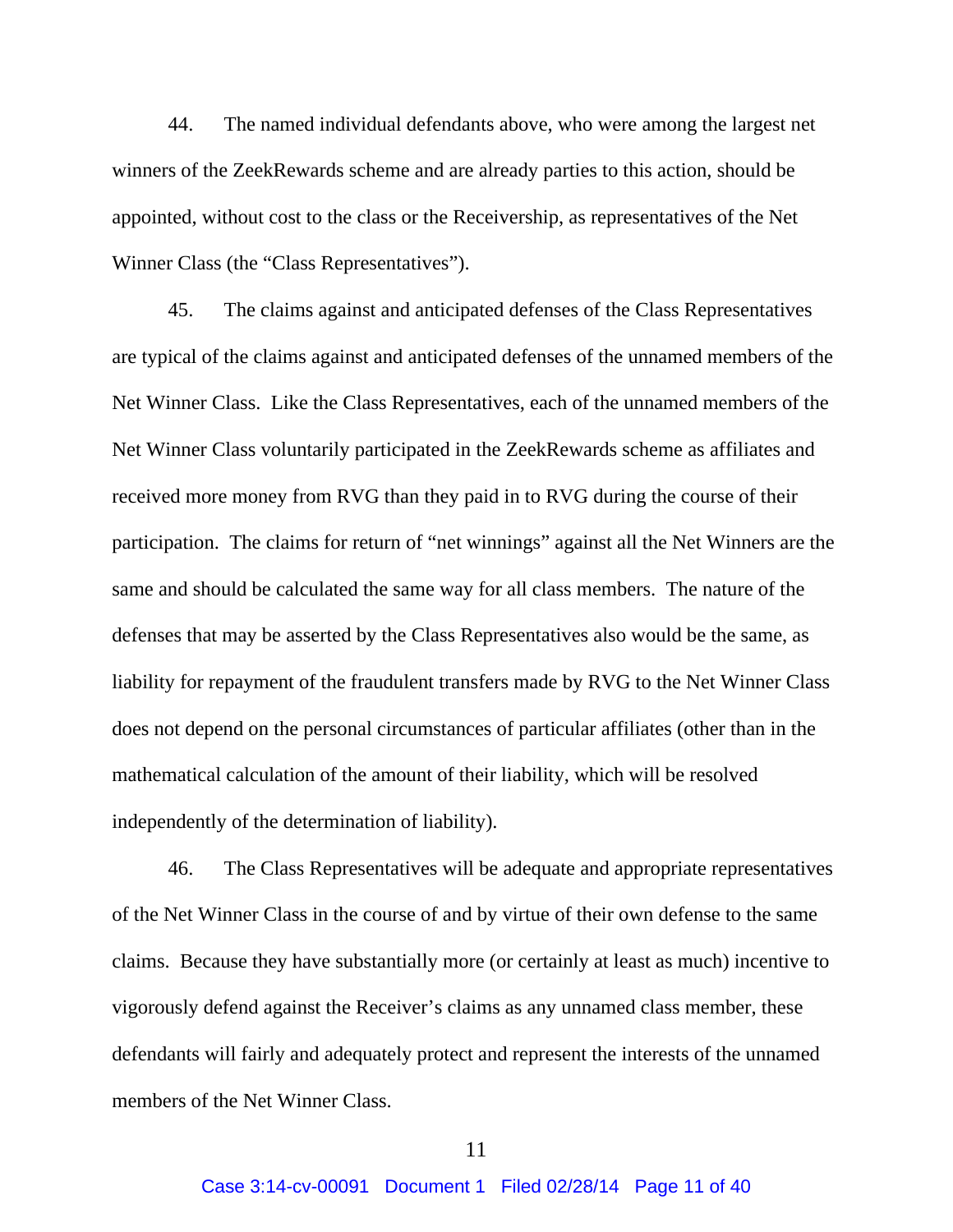47. Moreover, several of the named Defendants – Trudy Gilmond, David Sorrells, David Kettner and Mary Kettner – have already engaged counsel and filed motions in the SEC Action challenging various aspects of the receivership.

48. Prosecuting separate actions against individual class members would create a risk of inconsistent judgments with respect to individual class members. If multiple actions against net winners resulted in, for example, different determinations on whether ZeekRewards was a Ponzi and/or pyramid scheme then that would establish incompatible standards for the Receiver in seeking the repayment of net winnings from the various net winners.

49. Further, as a practical matter, the cost and difficulty of defending against separate suits following the adjudication of the common questions of fact and law related to ZeekRewards and the liability of net winners to repay their net winnings as fraudulent transfers would be dispositive of or substantially impair the interests of the unnamed class members.

#### **PONZI AND PYRAMID SCHEMES**

50. Legitimate business and investment opportunities are based on the expectation of a return from or portion of the profits of an actual business enterprise.

51. In contrast, a Ponzi scheme is a fraudulent scheme in which returns to participants are not financed through the success of the underlying business venture. Instead, the money to pay returns comes from the payments made by other (usually later) participants in the scheme.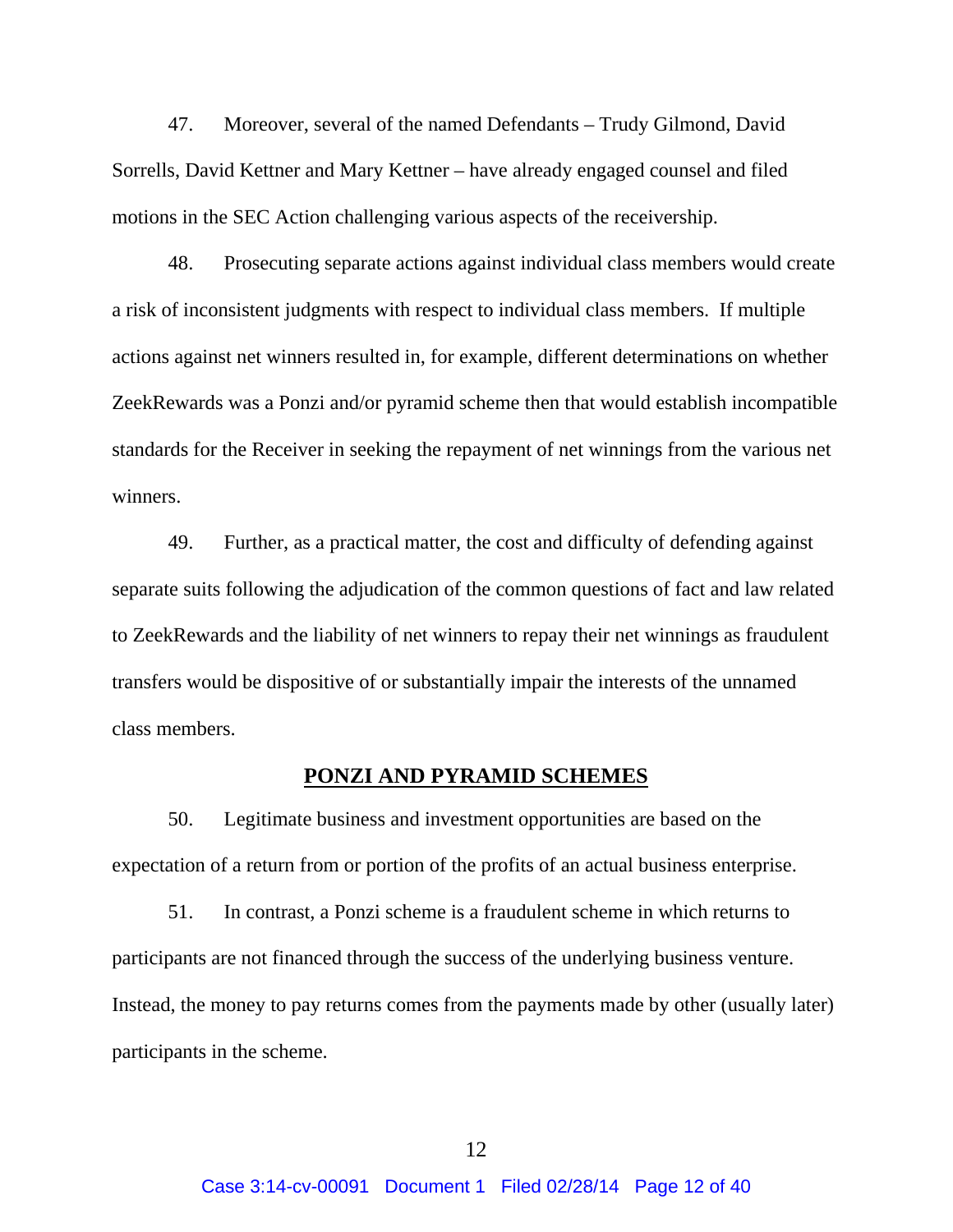52. Typically, participants are led to believe they will receive unrealistically high returns for their payments. Then, money from the scheme is used to pay high returns to early participants in order to create the (false) appearance of profitability and attract new participants to perpetuate the scheme.

53. The scheme inevitably collapses when the flow of money from new participants is insufficient to pay the expected returns to existing participants or the fraud is discovered.

54. Thus, a Ponzi scheme is established, *inter alia*, by evidence that (1) participants put money into a company because they are led to believe that they will receive large returns for their payments, (2) initial participants are actually paid the high returns, which attracts additional participants, (3) the underlying business venture, if any, is exaggerated and yields insufficient funds to pay for expenses and provide the expected returns to participants, and (4) the source of payments to earlier participants is cash infused by later participants.

55. Other potential indications of a Ponzi scheme include, but are not limited to, the promise of large, unrealistic returns with little or no risk; the promise of consistent returns; false or non-existent books, records, financial statements and communications with the participants and the public; and the lack of transparency, secrecy, exclusivity and/or the complexity of the scheme.

56. A pyramid scheme is a scheme in which a participant pays for the chance to receive compensation for recruiting new persons into the scheme as well as for when those new persons themselves recruit new participants. In unlawful pyramid schemes,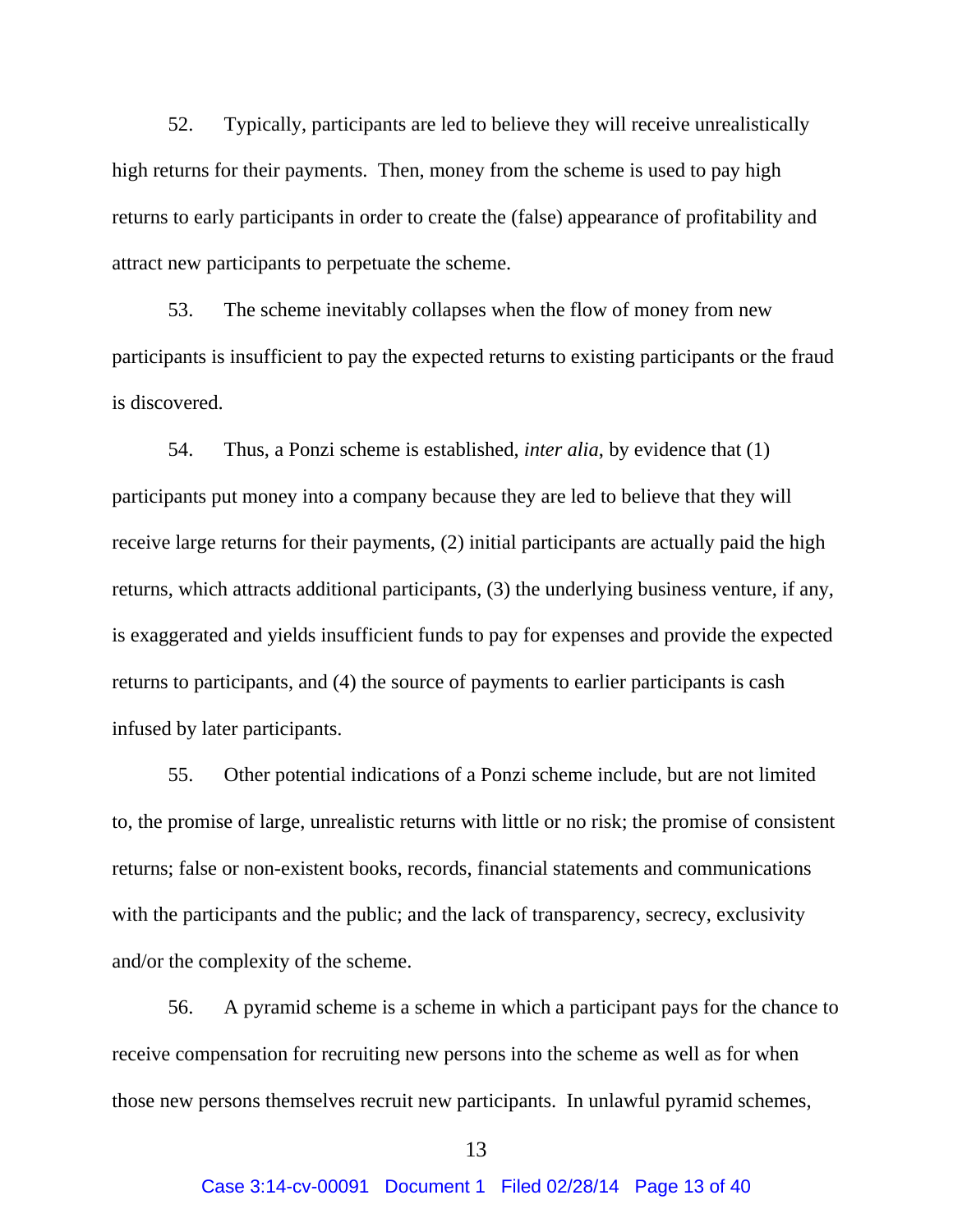compensation rewards are not primarily paid based on the sale of products to ultimate users.

57. An intent to defraud future participants can be inferred from the mere fact that a person or company is running a Ponzi and/or pyramid scheme. Indeed, no other reasonable inference is possible. A Ponzi and/or pyramid scheme cannot work forever. The investor pool is a limited resource and will eventually run dry. The perpetrator must know that the scheme will eventually collapse as a result of the inability to attract new investors. He or she must know all along, from the very nature of the activities, that investors at the end of the line will lose their money. This knowledge that future investors will not be paid is sufficient to establish an actual intent to defraud them.

## **FACTS SUPPORTING THE RECEIVER'S CLAIMS**

#### *ZeekRewards and Zeekler's Operations*

58. Beginning at least as far back as 1997, Paul Burks operated a number of generally unsuccessful multi-level marketing businesses through Rex Venture Group, LLC (and related entities) with names such as Go-Go Hub, Free Store Club, My Bid Shack, New Net Mail and Signed and Numbered International.

59. In 2010, RVG launched Zeekler.com, a so-called "penny auction" website where items ranging from personal electronics to cash were auctioned to bidders.

60. A "penny auction" does not work like a typical auction. In a normal auction, it costs nothing to bid, and the auction price rises based on the amount of the bid until there is no higher bid or the amount of time set for the auction expires. In a "penny auction," bids must be *purchased* by bidders, and each incremental bid placed raises the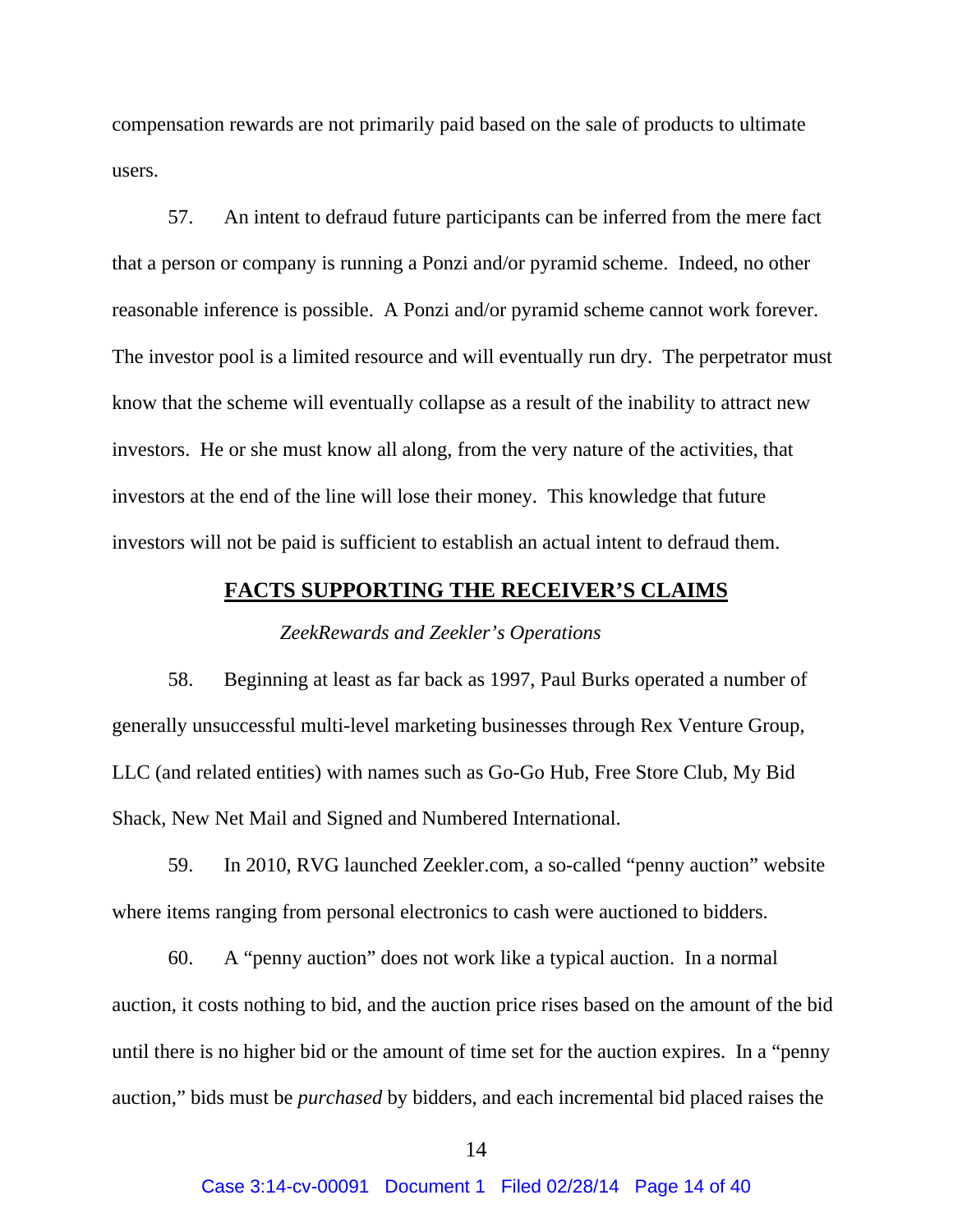amount of the total price of the auction item only by \$0.01. Penny auctions have a timer, but unlike a typical auction, each new bid at the end of the timer resets the bid clock, usually for 30 seconds to a minute. The penny auction ends when the bid clock expires with no new bid. The winner then pays the auction price (plus the cost of bids used), which is theoretically well below the retail price. However, the unsuccessful bidders lose all the money they spent to purchase bids.

61. During 2010, the Zeekler penny auctions were not very successful. Indeed, Burks was forced to borrow money from Roger Plyler, then a business partner, to keep the business going.

62. RVG's fortunes changed in 2011. In January 2011, RVG launched a new money-making scheme – ZeekRewards. RVG promoted ZeekRewards as Zeekler.com's "private, invitation-only affiliate advertising division." In reality, ZeekRewards was just a multi-level marketing scheme grafted onto the Zeekler business. It purported to pay a portion of the profits from the Zeekler penny auction business to participants who earned bid balances or points, primarily by buying auction bids. RVG told potential participants, "Zeekler tallies total sales and pays a percentage to all active ZeekRewards members." Also, participants in ZeekRewards, often called "Affiliates," were paid for recruiting other participants in a pyramid "multi-level" sales format.

63. Bidders on the Zeekler penny auctions could purchase bids at retail for \$0.65, or they could acquire bids as ZeekRewards affiliates (or as free samples from RVG or an affiliate). ZeekRewards affiliates paid \$1 for what RVG referred to as "compounding," "sample" or "VIP" bids. The retail bids and the compounding / sample /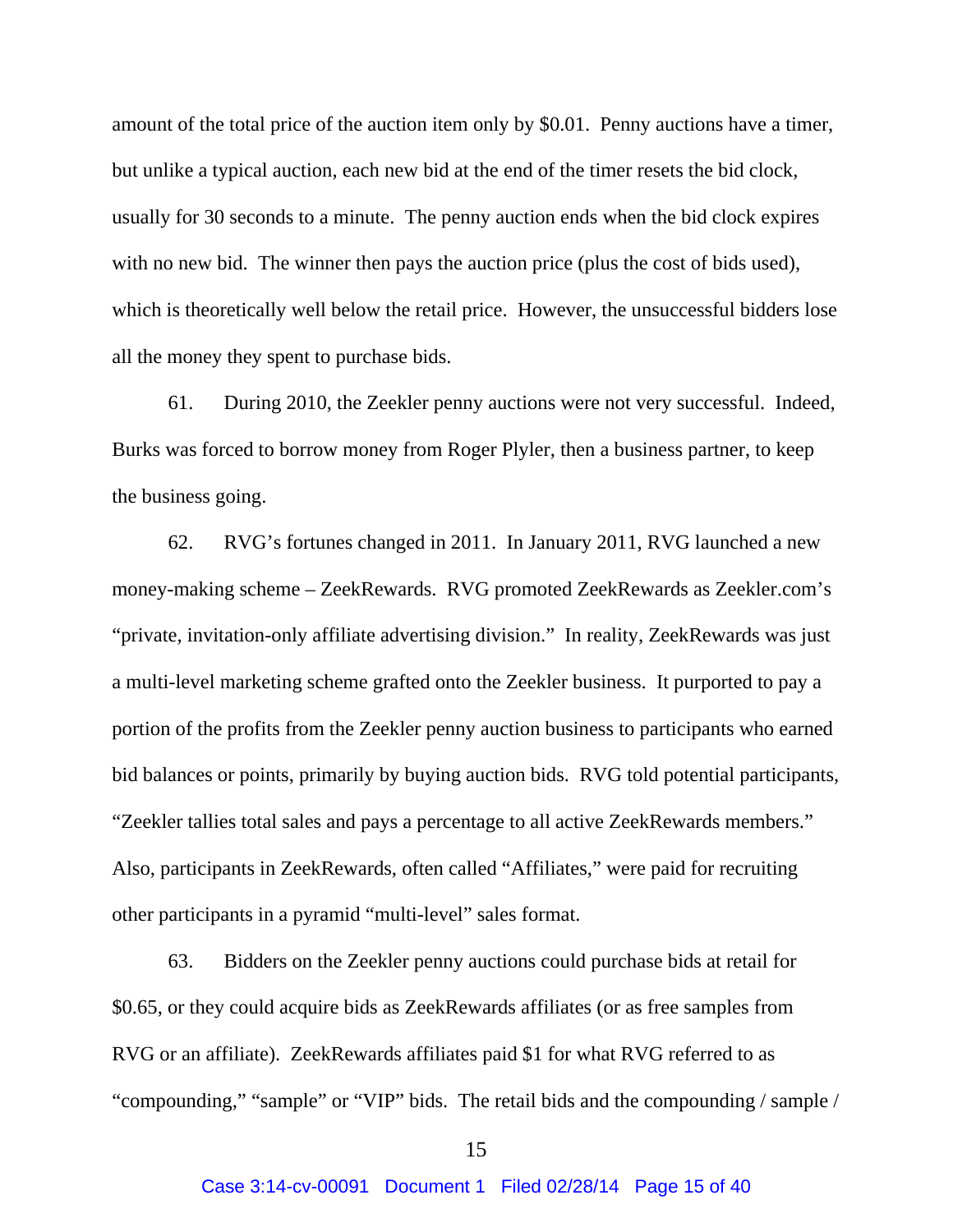VIP bids all had the same effect in the auctions – placing a bid raised the price of an auction item by one cent. However, bids bought through ZeekRewards rather than as retail bids were much more valuable because what were really being purchased were points that entitled Affiliates to a portion of the profits from the business. This was the real reason Affiliates paid \$1 for auction bids they could buy for \$.65.

64. As one Affiliate told Burks, "I know how the system works mathematically and you know I know. Whether you call the bids bids or hamburgers makes no difference. People are not joining Zeek to get hamburgers, or auction bids; they are joining Zeek to make money…."

65. ZeekRewards emphasized that the offer to pay Affiliates for purchasing compounding / sample / VIP "bids" distinguished those bids from the simple purchase of retail bids to participate in the Zeekler auctions. In the "About us" section of the ZeekRewards website, the company wrote: "PLEASE NOTE: To qualify for the 125% reward points you MUST buy the bids in the ZeekRewards back office. Bids purchased on the Zeekler Penny Auction site are 'retail customer' bids and do not qualify."

66. Further, ZeekRewards made clear that even though bids bought through ZeekRewards could be used in the auctions, that fact was irrelevant to the multi-level marketing scheme. Affiliates were told that using the bids in the auction would have no effect on their all-important bid or points balance ("Each time you buy a Compounding Bid in your ZeekRewards Back Office a bid is added to the Compounding bucket. *Spending the bid in an auction does not remove it from the bucket.*") (emphasis added).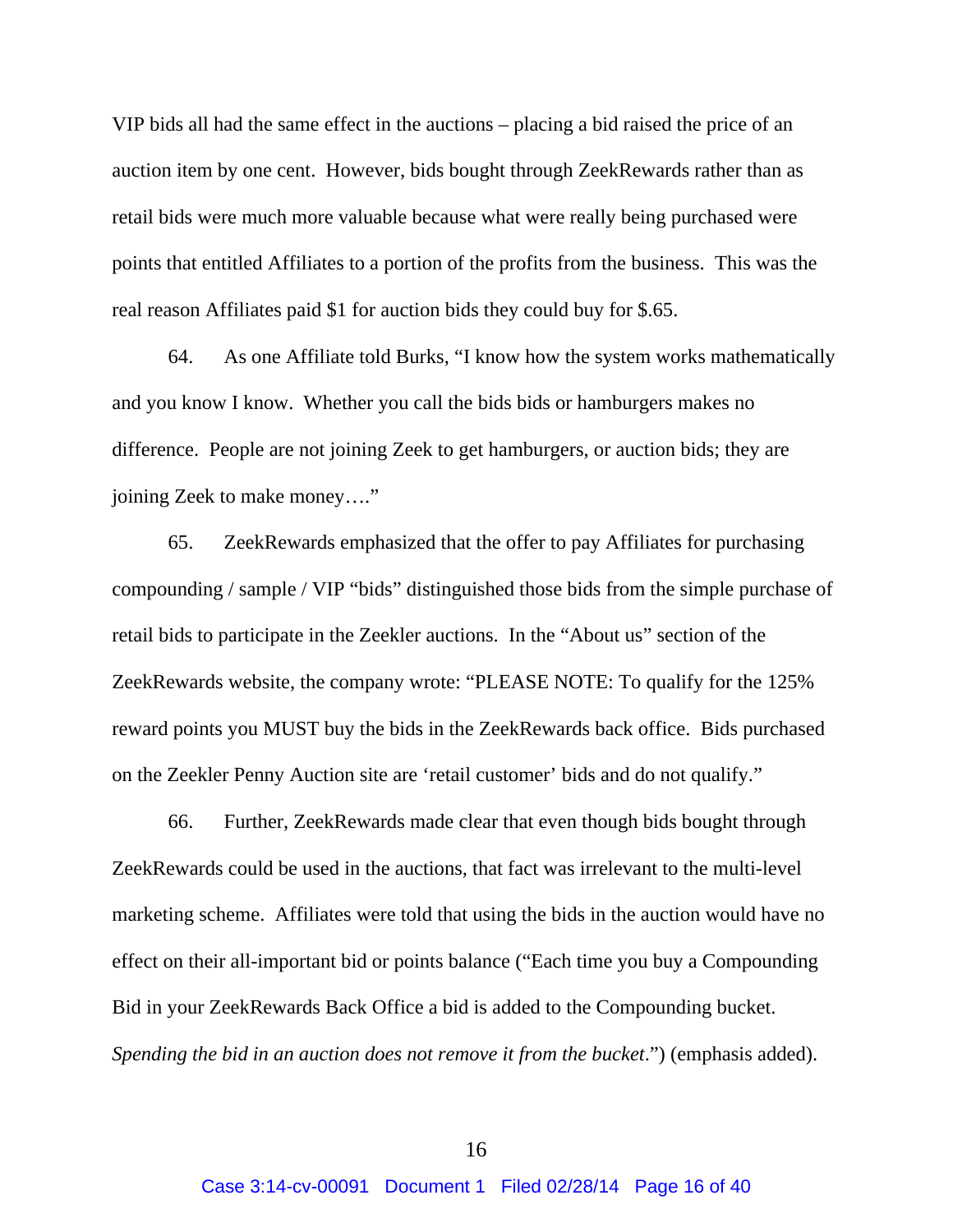67. Not surprisingly, even though a largely bogus "bid giveaway requirement" was added later in the scheme, relatively few ZeekRewards participants or "bid giveaway" recipients used their sample/VIP bids in the Zeekler auctions. Prior to shutdown, RVG estimated that only approximately 19 million VIP bids were used in auctions out of over 7 billion VIP bids created – less than 1/3 of 1%.

68. From the beginning, RVG intended to use "bids" in ZeekRewards not as a product but as a proxy for money deposited into the program. Dawn Wright-Olivares was very clear about the plan, telling Danny Olivares on January 21, 2011: "We're just going to use bids as currency." On another occasion, Dawn Wright-Olivares referred to the compounding bids as "Monopoly money."

69. Quickly, RVG's focus changed from Zeekler to ZeekRewards, which was the source of nearly all the company's income. Relative to ZeekRewards, little or no money was made in the Zeekler "penny auction" business.

70. The sale of compounding / sample / VIP bids in ZeekRewards dwarfed the sale of "retail" bids. According to the ZeekRewards database, ZeekRewards sold approximately \$820 million in compounding / sample / VIP bids, but only about \$10 million in retail bids were sold.

71. While over \$400 million dollars was paid out to ZeekRewards Affiliates over the course of the scheme, the money used to fund ZeekRewards' distributions to Affiliates came almost entirely from new participants rather than income from the Zeekler penny auctions. Only about \$10 million dollars in retail bids were sold (of which \$3.6 million reflected purchases by net losing Affiliates). So, the "profit" from the penny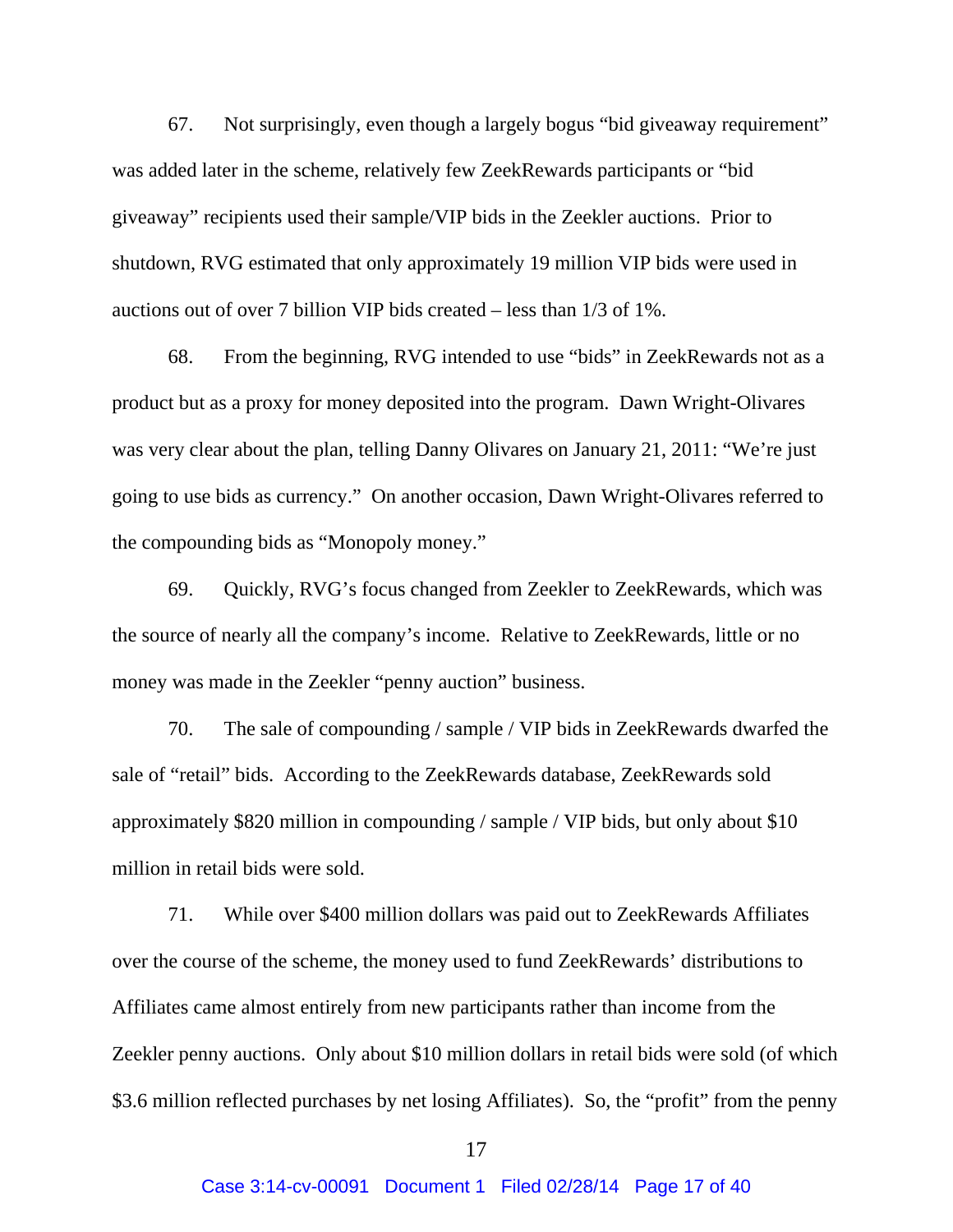auction business, if there was any at all, was too small to support even 3% of the total payments made to participants.

72. Burks and the other Insiders were aware that the payouts to Affiliates would be funded by new participants rather than retail profits from the penny auctions. Dawn Wright-Olivares excitedly told Burks early in the scheme, "I think we can blow this OUT together- we've already attracted a great many big fishes."

### *ZeekRewards Compensation Plan*

73. ZeekRewards succeeded because it promoted a lucrative "compensation plan," offering large amounts of passive income to entice individuals to participate in the scheme.

74. The participants in the ZeekRewards scheme invested money in the scheme by buying so-called "bids/points," "memberships," "subscriptions," customer names, and other items related to the scheme.

75. ZeekRewards was a common enterprise in that the participants relied on Burks and RVG to run the "penny auction" business, which was claimed to be the source of profits for the company. The participants in ZeekRewards expected that they would receive profits from the Zeekler penny auction or other Zeek efforts.

76. The compensation plan consisted primarily of two components: (1) the "Compounder," also known as the "Retail Profit Pool" or "RPP," which supposedly allowed participants to collectively share up to 50% of Zeek's net retail profits and receive a 125% return on investment; and (2) the "Matrix," which was a multi-level marketing commission program.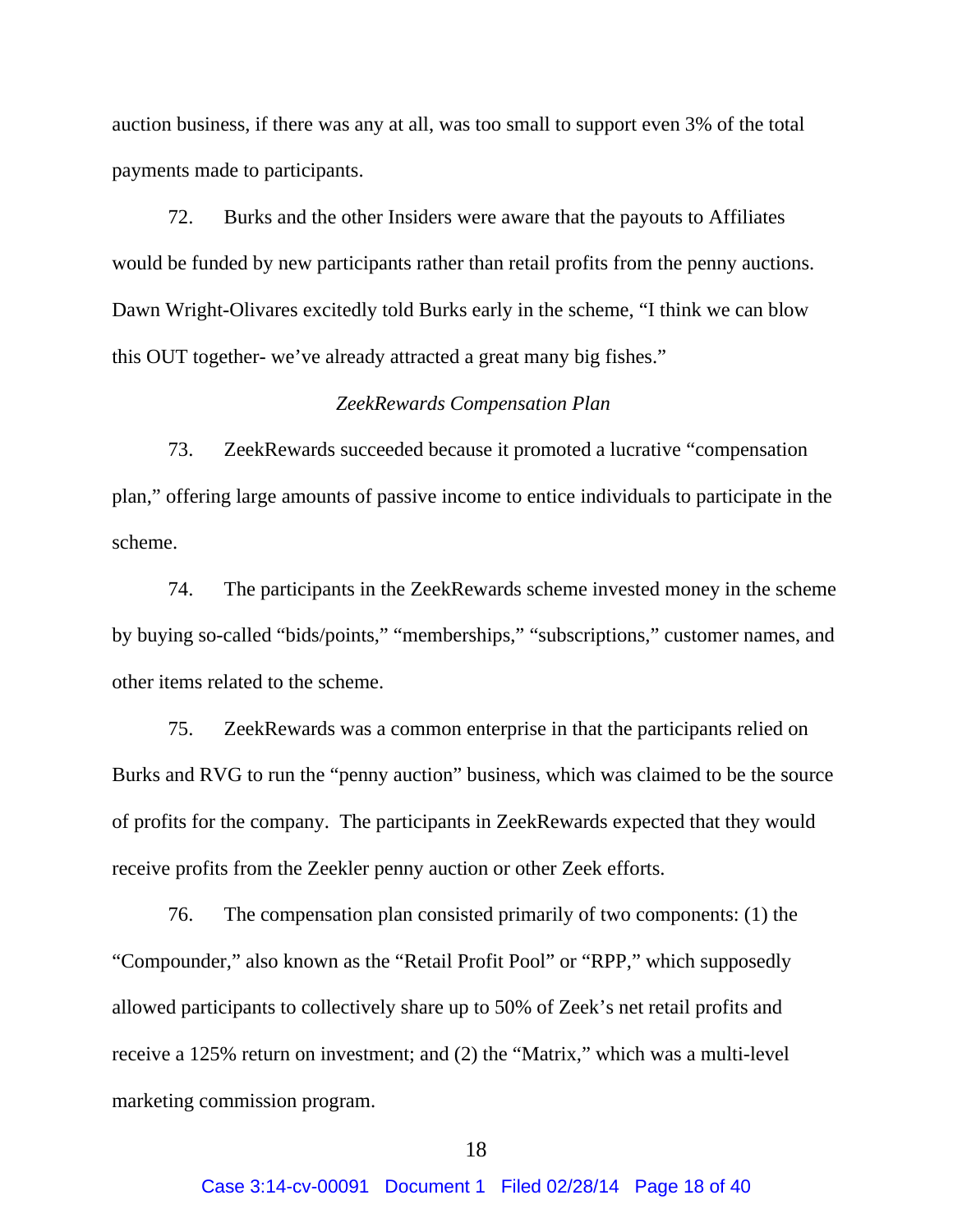77. Initially, ZeekRewards promised a 125% return on a passive investment, describing the program as follows: "What if you found a very simple and quick way to earn 125% profit on the dollars you spend with us without ever having to sell a thing or recruit a soul?"

78. In a pitch entitled "Latest Zeek Compounder News" on January 10, 2011, RVG wrote: "ZeekRewards is a new kind of loyalty program that gives a limited number of early adopters the opportunity to compound up to 125% of each bid purchased," and went on to say that there is "no recruiting, . . . your money [is] compounding for you daily." Other recruiting emails claimed, "the minimal requirement is to simply place one free ad *somewhere* each day" and "if you do then the company will rebate you up to 125% of each bid purchased." (emphasis in original email).

79. Another pitch touted the income participants would receive: "I found something I believe is absolutely out of this world . . . it's called the 'Compounder' and "grows income for you by compounding it daily;"... "the new system [lets] you earn every 24 hours and can generate for you 4 or 5 figures or more per month . . . ." "[I]f you've ever wanted to earn 5 figures or more monthly, passively, then this is your chance." Similarly, de Brantes boasted that by participating in ZeekRewards: "Many are currently receiving \$2,000 to \$3,000 per month PASSIVELY." (emphasis in original).

80. Early ZeekRewards participants were told to expect profit shares of .5% to 4% *daily*. The first day the Compounder share percentage was allocated to participants was January 20, 2011, and the share percentage was 3.24%.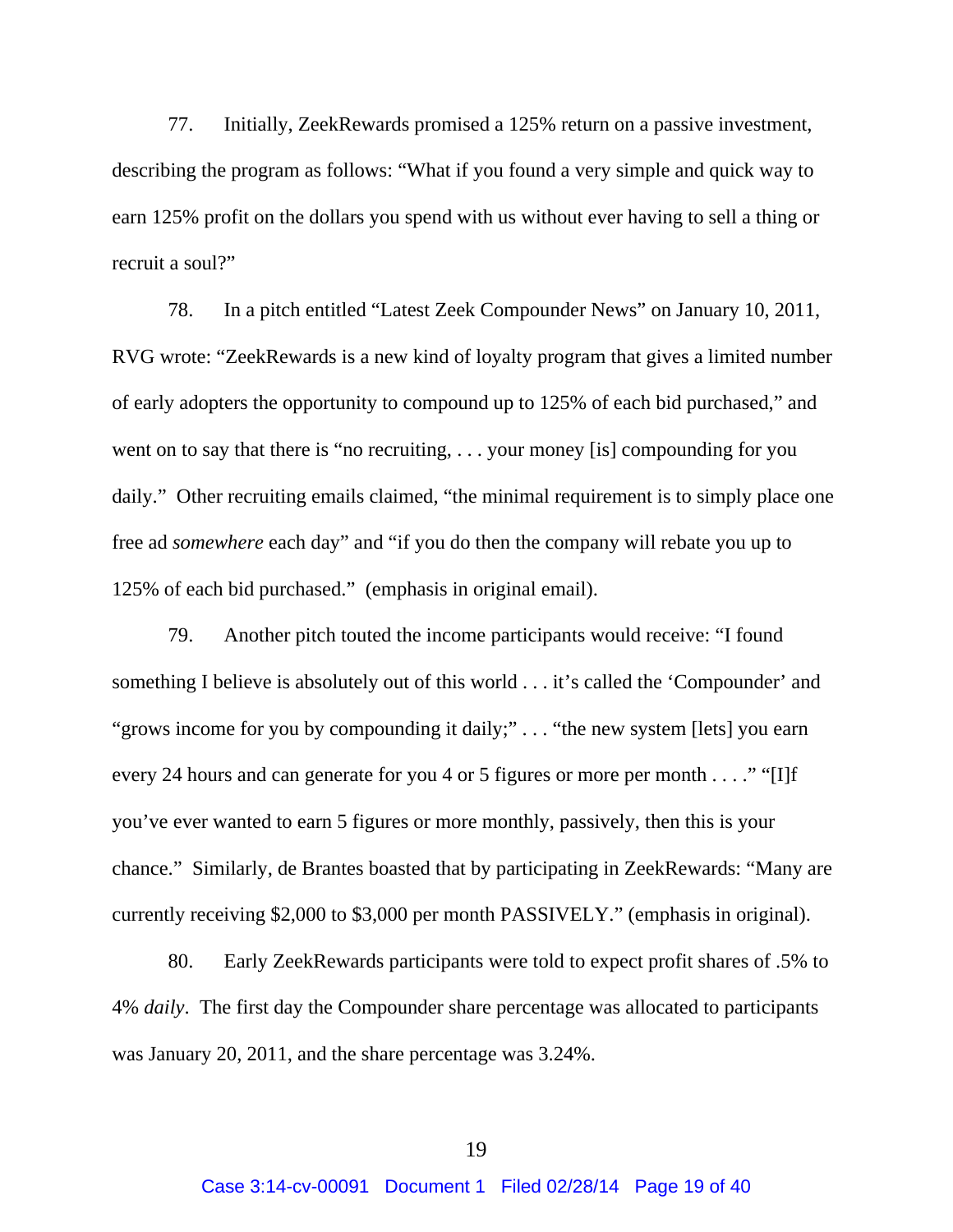81. As the scheme progressed, participants continued to be told to expect large,

consistent daily returns. On May 14, 2011, Paul Burks told Michael VanLeeuwen

("Coach Van") that "our goal has always been 1% Mon-Thurs and 1/2% weekends, Fri-

Sun. We have always maintained those averages and exceeded them often."

82. And, even after counsel advised against publicly promoting a 125% return,

RVG continued to tell Affiliates and prospects to expect large returns. For example, de

Brantes told an affiliate in July 2011:

[O]ur average has been between 1.6–1.8% which would actually be a great deal more than 125%. The attorneys our [sic] advising us on what we can and can't say and now it's our job to figure out how much we need to pay daily to get everyone exactly what we intend to give (it makes it a little tricky but it is our intention to maintain a system that pays 125% without saying it anywhere on the site). It's my understanding that to reach 125% we'll need to pay 1.38% per day. Our programmers and strategists are working around the clock to land on the right method, percentages, and presentation for all of this. Right now we're still working on the 125% cap system. We just aren't saying 125%.

83. Therefore, Affiliates paid and invested money into ZeekRewards with the expectation that they would profit from their payments based on the success of the

company's operations.

84. All the income received by ZeekRewards and Zeekler, regardless of source,

was pooled and comingled in a cast of financial institutions that changed as the scheme

evolved or as financial companies refused to work with RVG.

85. Although the specifics and the terminology of the ZeekRewards

"Compensation Plan" changed from time to time as Burks and the other Insiders tried to prolong and prop up the scheme, the two pillars of the plan for most Affiliates were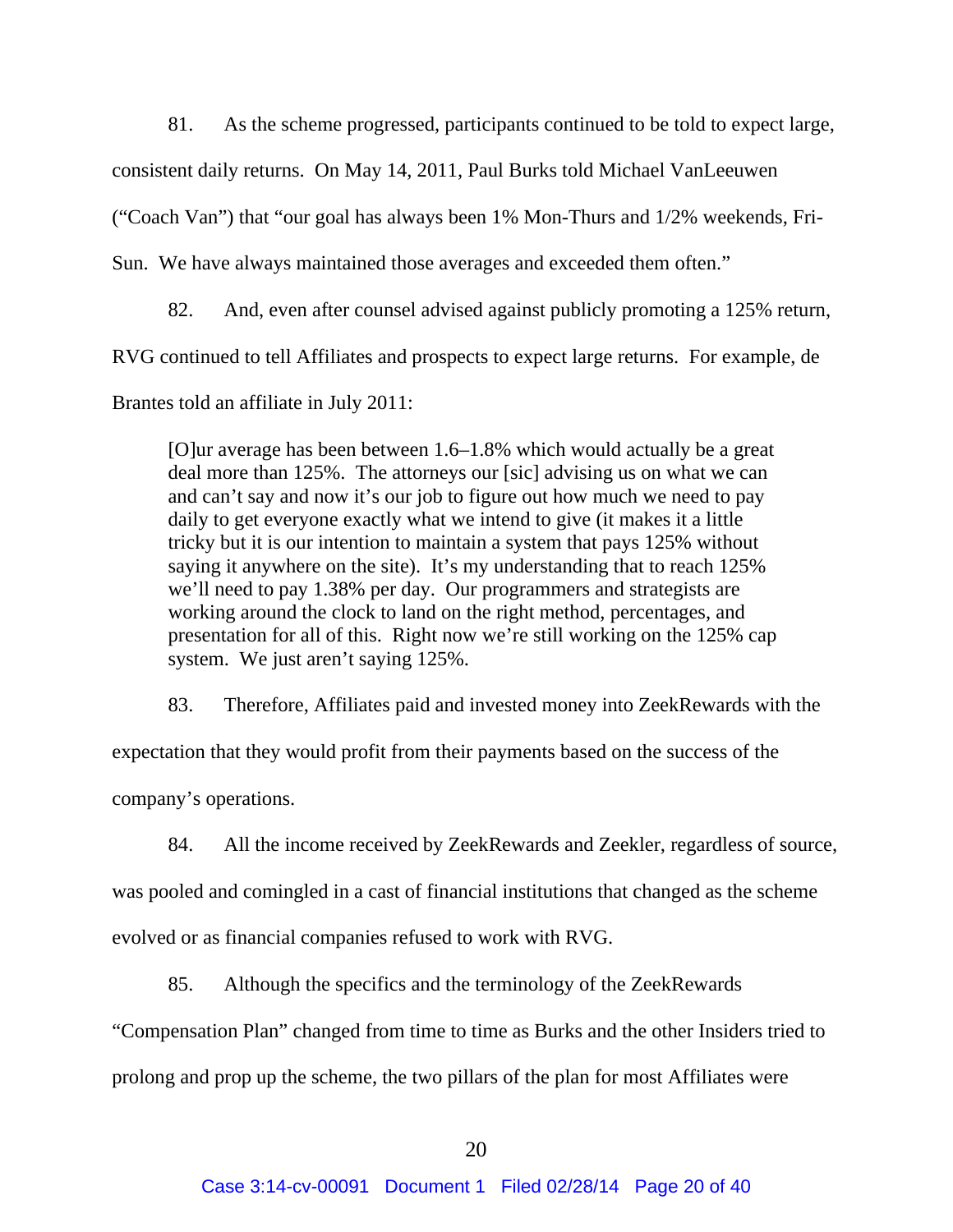always: (1) "profit" sharing (first called the Compounder then later the Retail Profit Pool (or "RPP")) and (2) the multi-level marketing pyramid that paid Affiliates a "commission" on the membership fees paid by recruited "downline" Affiliates (known as the Matrix).

### *The Compounder a/k/a Retail Profit Pool*

86. ZeekRewards' Affiliates' primary money making tool was the "Compounder." To participate in the Compounder, Affiliates purchased "compounding" bids, which earned Affiliates one point for each "compounding" bid that they purchased from the company.

87. To become an Affiliate "qualified" to receive points required little or no effort, despite the bogus claim that Affiliates "earned" points. As discussed in more detail below, Affiliates were required to place daily one free digital ad (prepared by the company) for Zeekler.com. Later, Affiliates were told they needed to "give away" the bids in order to obtain points, although in practice this so-called "requirement" was easily met: Affiliates could simply pay extra to have the company "give away" the bids for them. This, in turn, was yet another revenue source for the company.

88. As the inducement to purchase these "compounding" bids, ZeekRewards told Affiliates that the company would give a portion of the company's daily earnings or profits (often claimed to be 50%) to point-holding Affiliates. The size of the daily "profit sharing" payment each affiliate received through the Compounder was based upon the number of points the affiliate held in his or her account.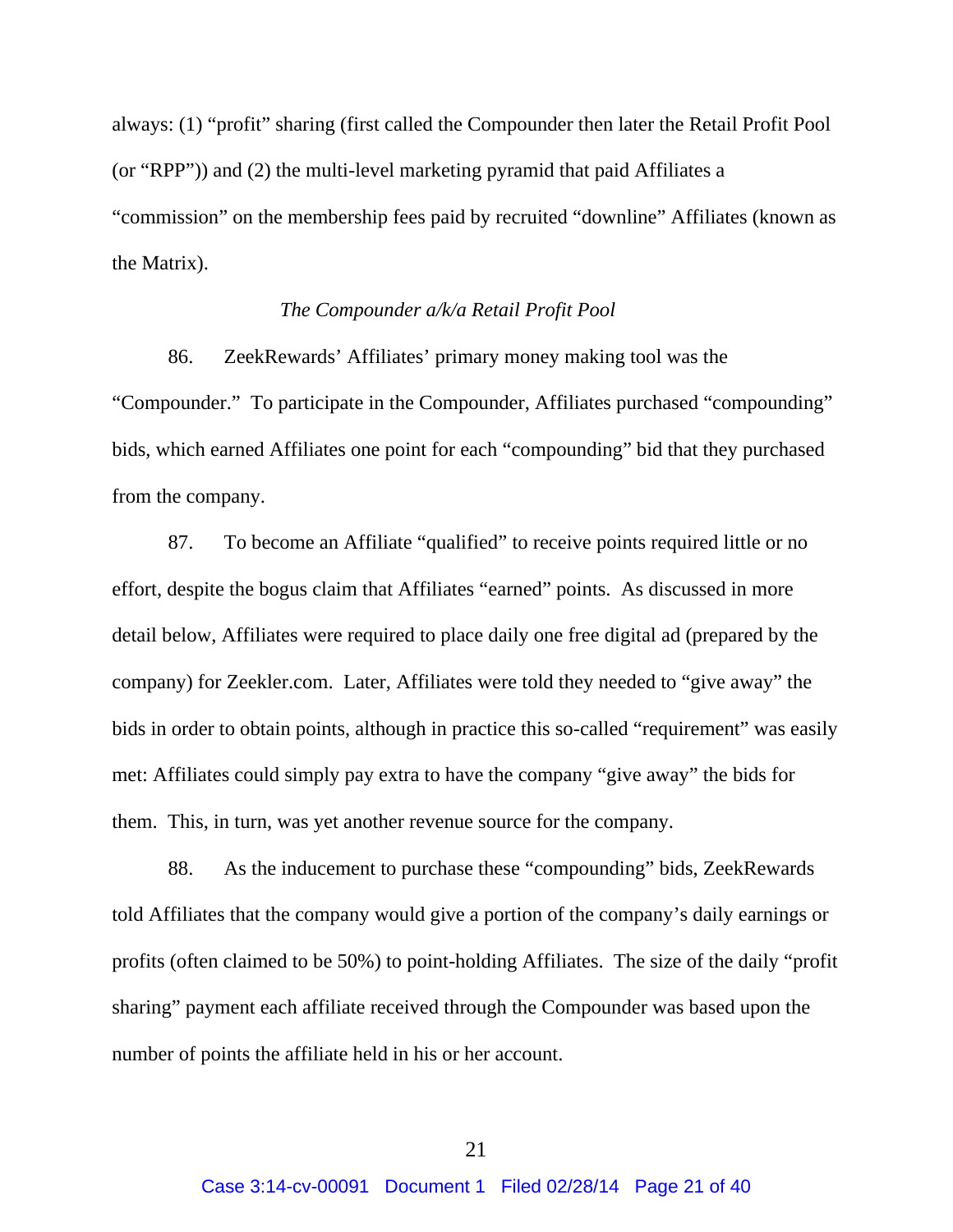89. The size of each Affiliate's daily award depended only on the Affiliate's point total and was not based on the amount of services provided to ZeekRewards. Thus, regardless of the Affiliates' efforts, buying more points resulted in a larger profit share, just like having more shares of stock results in a larger dividend for a stockholder.

90. ZeekRewards described the "Compounder" process as follows: "At the end of each business day (7days a week) the company determines its daily overall profitability and rebates a percentage back to its Active Advertising Affiliates based on each individual Premium Members Compounder Bid Balance."

91. Each day, affiliates had a choice to be paid all or a portion of the so-called "profit" award in cash or to use the "cash" award to buy more bids/points, which then added to the bid / points balance and "compounded" as the daily percentage awards were made.

92. Burks and the other insiders understood that the compensation plan would be unsustainable in both the short run and the long run because there would not be enough new participants to support full daily cash payments to a growing number of existing Affiliates.

93. Prior to the shutdown of ZeekRewards, there were over 3 billion VIP bid points in the ZeekRewards system. Based on the actual average daily "profit" percentage of 1.43% used during the scheme, the daily "profit" award to Affiliates would be over \$40,000,000 on 3 billion points. The amount of money paid in to ZeekRewards daily was far less than \$40 million. Therefore, if RVG had been required to pay the daily awards supposedly available to Affiliates in cash, ZeekRewards would have quickly collapsed.

22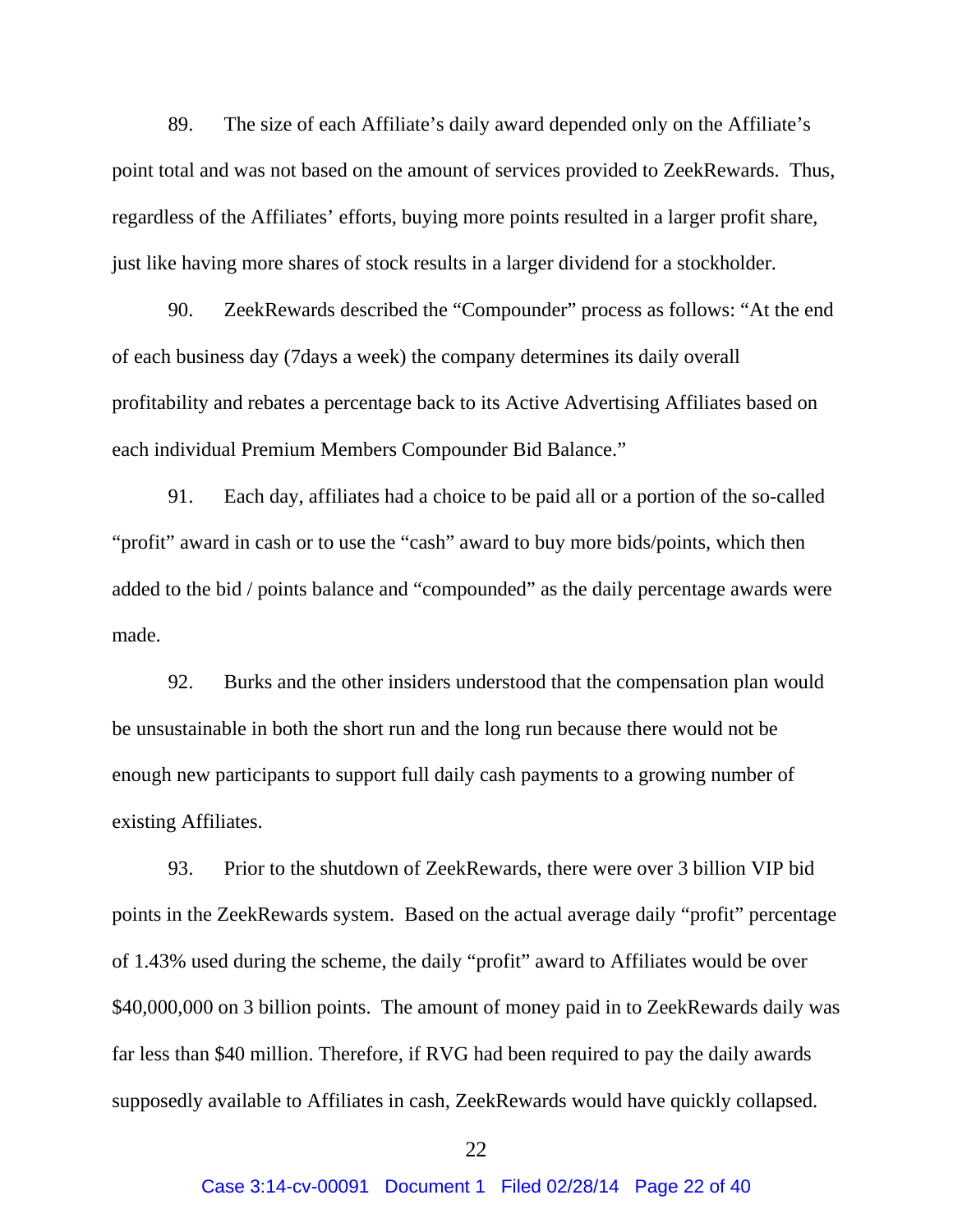94. Specifically, during the last month ZeekRewards operated (July 16, 2012 to August 15, 2012) the daily average RPP award was \$38,237,036, but the daily receipts (from all sources, not just retail auctions) were much smaller, averaging approximately \$8,850,000. Thus, not only were the ZeekRewards payouts made from the money put in by other participants, but the so-called "profit" awards greatly exceeded total receipts, which, of course, was unsustainable.

95. So, to maintain the program for as long as possible and generate the most income, ZeekRewards actively discouraged Affiliates from requesting actual payment of all their profit awards in cash. Instead, Affiliates were encouraged to let their balances "compound" and only take 20% or less of their "earnings."

96. Dawn Wright-Olivares explained and promoted the plan in a Skype chat as follows:

Here's a scenario here where you could be receiving \$3,000 per month RESIDUALLY. Let's use a 1% daily cash-back figure in this example (Please note: This is only an example and the actual amount will vary day to day). When you reach 50,000 points in your account, then you could start doing an 80/20 cash-out plan. Pay close attention? When you hit 50,000 points in your account, if the daily cash-back percentage is 1%, ZeekRewards will be awarding you with \$500.00 each day. First of all, did you catch that? ... you're making \$500 per day ... it's your money! Ok, the 80/20 plan works like this, take 80% of that \$500 (or \$400) and purchase more VIP bids to give away to new customers as samples to continue growing your points balance. Then, keep doing what you've been doing every day, which primarily consists of giving free bids away as samples and placing one free ad per day for Zeekler.com's penny auctions and submitting into your ZeekRewards back office. Then, pull out 20% of the \$500 (or \$100) and request a check weekly. That's \$700 per week, or about \$3,000 per month in residual income! And keep in mind, these amounts can continue to grow day after day and month after month.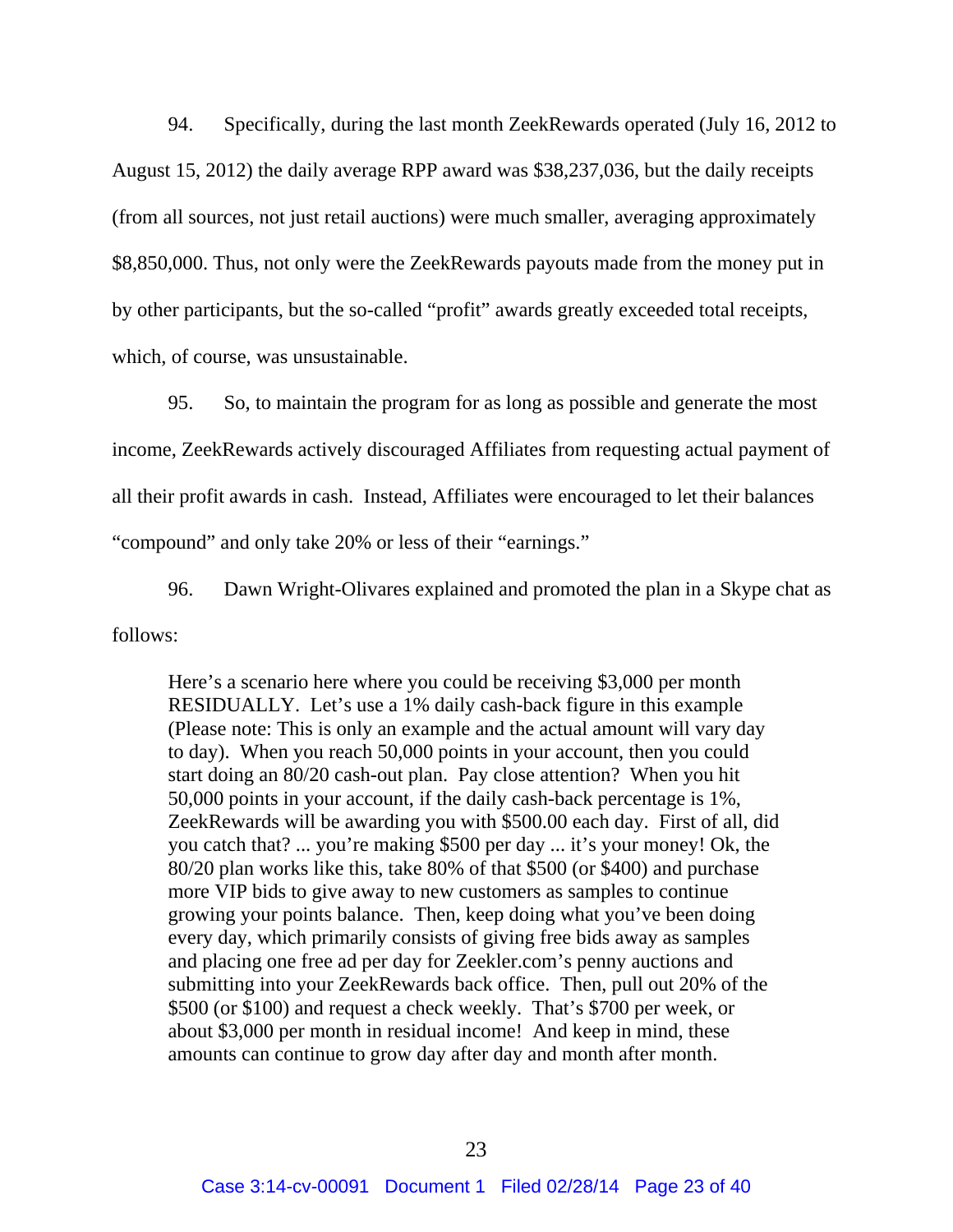97. ZeekRewards eventually changed the name of the Compounder to the "Retail Profit Pool," or "RPP." In addition, they changed the name of compounding bids to "VIP bids" or "sample bids." However, while the names changed, the essential nature of the "profit" sharing scheme remained the same.

98. In one email, when referring to compounding bids being renamed VIP bids, Wright-Olivares wrote, "wherever you see a (compounding) next to VIP – you will know that these terms are interchangeable," and she later wrote that "no change has been made in how they operate, qualify or earn."

99. Indeed, Wright-Olivares admitted that she thought the name changes were a joke. In a June 15, 2011 email to O.H. Brown, an RVG advisor whose company created marketing videos for ZeekRewards, about a company webinar script, she said: "you'll see where I started to say Retail Profit Pool (lol) instead of Compounder.... We're going to call compounding bids – VIP bids."

100. However, whether it was called the Compounder or the Retail Profit Pool, the program was a fraud because the payments had no relation to actual "retail" profits nor were they calculated from real receipts or expenses.

101. Instead, the alleged "profit percentage" was nothing more than a number made up by Burks or one of the other Insiders. Most days, Burks made up the number. As Danny Olivares explained to RVG's internet provider, "Paul [Burks] goes in nightly and opens up adm\_displayCompunder3.asp and enters a decimal percentage." Sometimes, the number was made up by Dawn Wright-Olivares or Danny Olivares.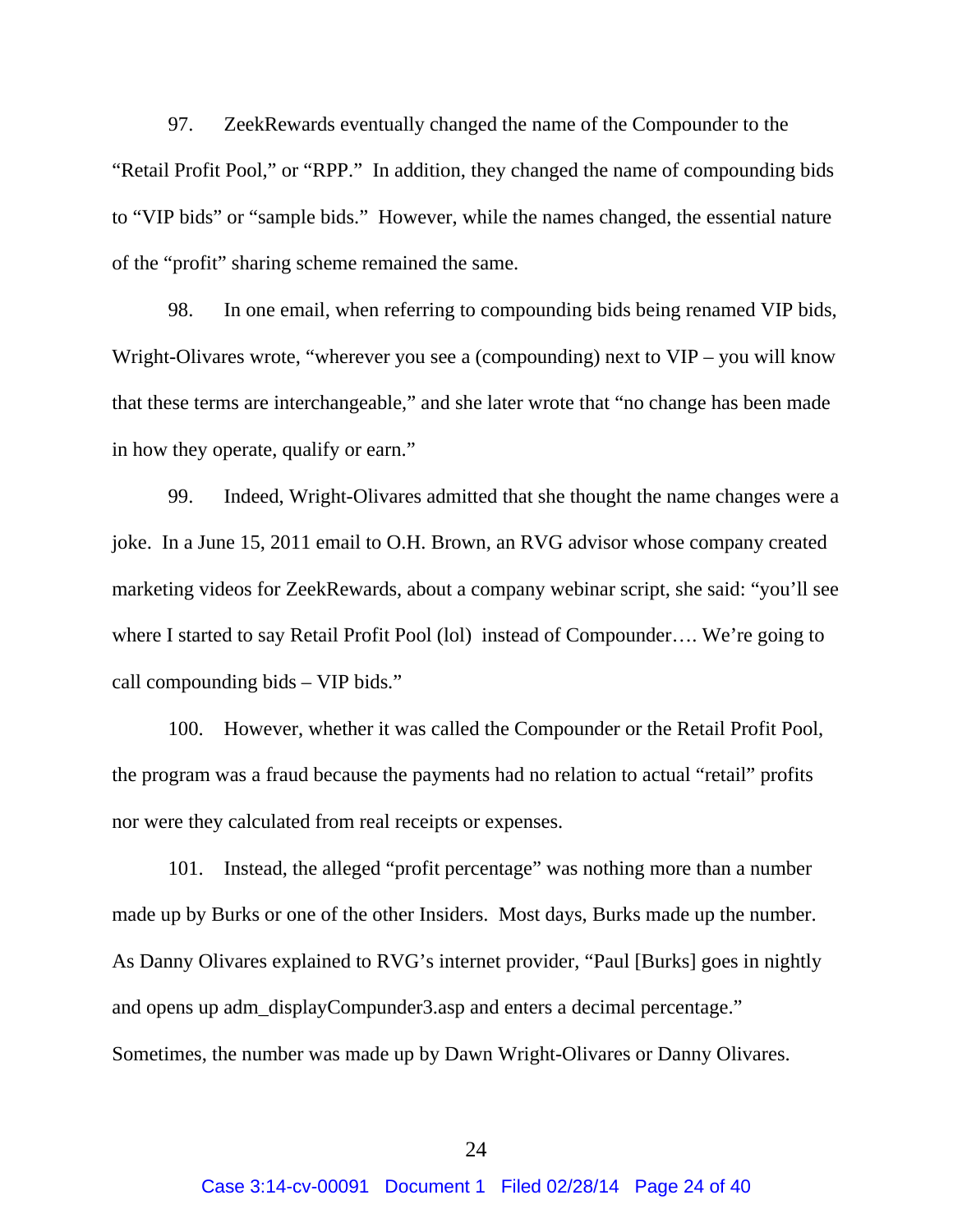102. Rather than reflecting the typical variances that might be expected in a company's profits, the alleged profits paid in ZeekRewards were remarkably consistent, falling nearly always between 1% and 2% on Monday through Thursday and between .5% and 1% on the weekends, Friday through Sunday. The goal of this fake consistency was to project the appearance of a stable source of income to entice new participants and to encourage existing Affiliates to allow their bid balances to compound rather than request payment of their daily award in cash.

103. With RVG's knowledge, Affiliates regularly touted the consistent payments in their recruiting of new participants. For example, "Coach Van's" email footer said: "It has been going like clockwork for over 220 days, 7 days per week."…. "EVERYONE. . .GETS. . .PAID. . .FIRST. . .DAY!" . . . This works every time with just one minute per day! If you're not getting paid every single day for 1 minute of work, . . .

[sic] why not?" . . . "100 percent of our active members are paid daily 100 percent of the time within their first 24 hours without any referrals."

104. The payouts were so consistent that when a mistake was made (such as when an extra decimal place was added to the "profit" percentage or the lower "weekend" percentage was used on a "weekday") Affiliates would immediately complain. For example, on August 3, 2012, de Brantes sent Danny Olivares a Skype message saying, the "Thursday [RPP] commission's % are running like a weekend commission % and everyone is going crazy." Olivares replies that, he is "working on it."

105. And, the Insiders realized that not paying Affiliates, even once, was not an option if they wanted to keep the scheme going. On May 20, 2012, there were problems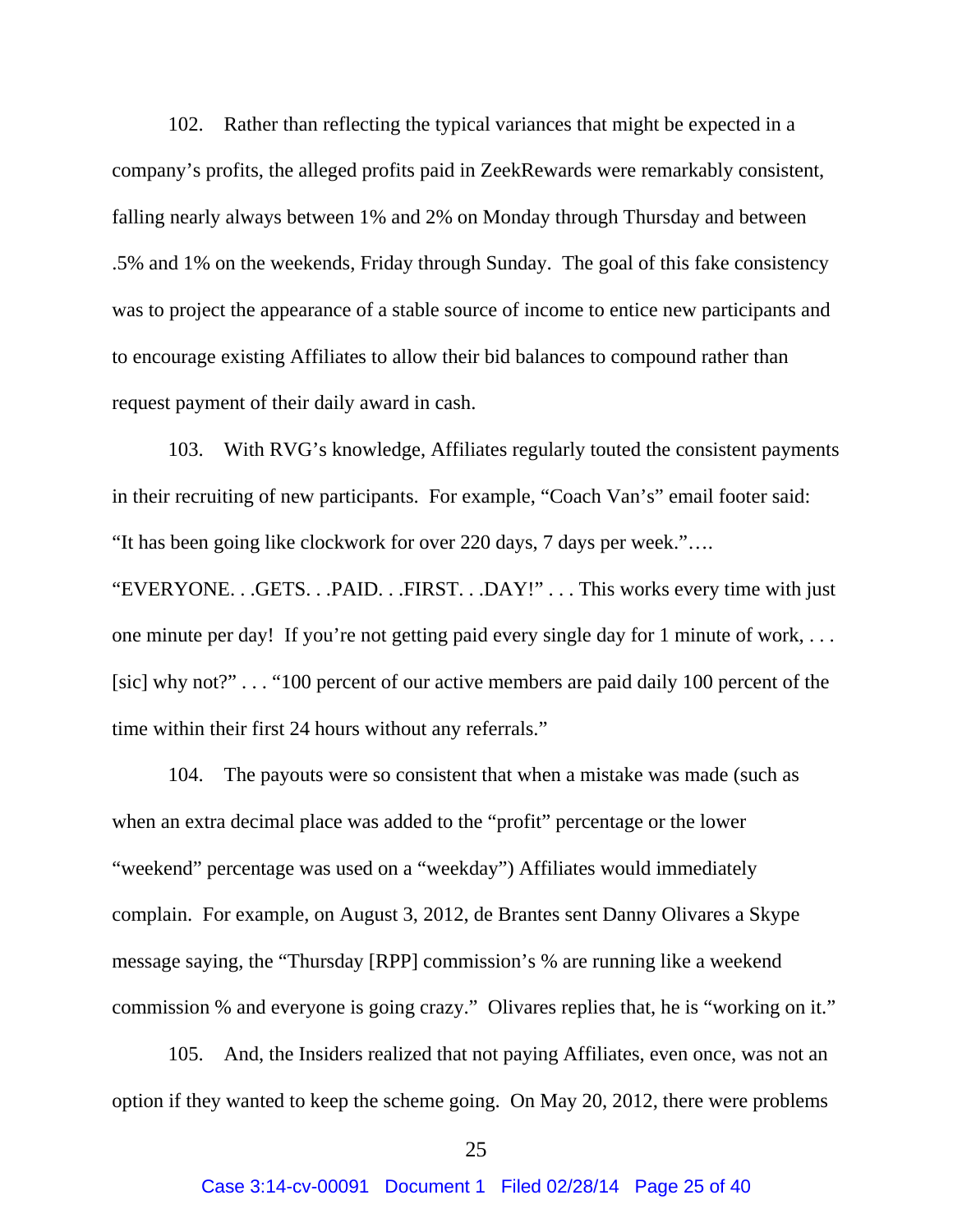with payments to affiliates. Dawn Wright-Olivares texted Danny Olivares and instructed him to post an update letting affiliates know their payments would eventually be processed and commissions would be paid, telling him, "[t]he fastest way to get charge [sic] as a Ponzi scheme is for distributors to claim they are not getting paid."

106. Burks deliberately evaded affiliate questions asking how the RPP was calculated. In a Skype chat with an affiliate, he said: "[a] proprietary system is used to determine the amount of profit sharing that is done each day. We do not divulge the details of how those numbers are determined. Our stated target of minimum of 1% weekdays (Mon-Thur) and .5% weekends (Fri-Sun) has always been met and exceeded. It is clearly not directly tied to the number of auctions in a particular day. It is the overall average that counts."

107. Behind the scenes, the insiders were not even subtle about the fake earnings numbers. Often, the company simply used the previous week's daily RPP percentages. For example, on one occasion, Danny Olivares sent a text message to multiple insiders stating, "Need a % for rpp when you can." Dawn Wright-Olivares responded, "Do whatever was last Monday." Or, from Paul Burks: "Hey Dan. Sorry about last night. What percent did you use?" Danny Olivares: "Same as last Friday. 0.009."

108. On another occasion, Burks wrote in a Skype message to Olivares that the RPP would be ".0089 unless you have already grabbed last week[']s :)."

109. Sometimes, Burks even told Danny Olivares *in advance* what a day's profit number would be, such as on September 14, 2011, when in the early morning Burks told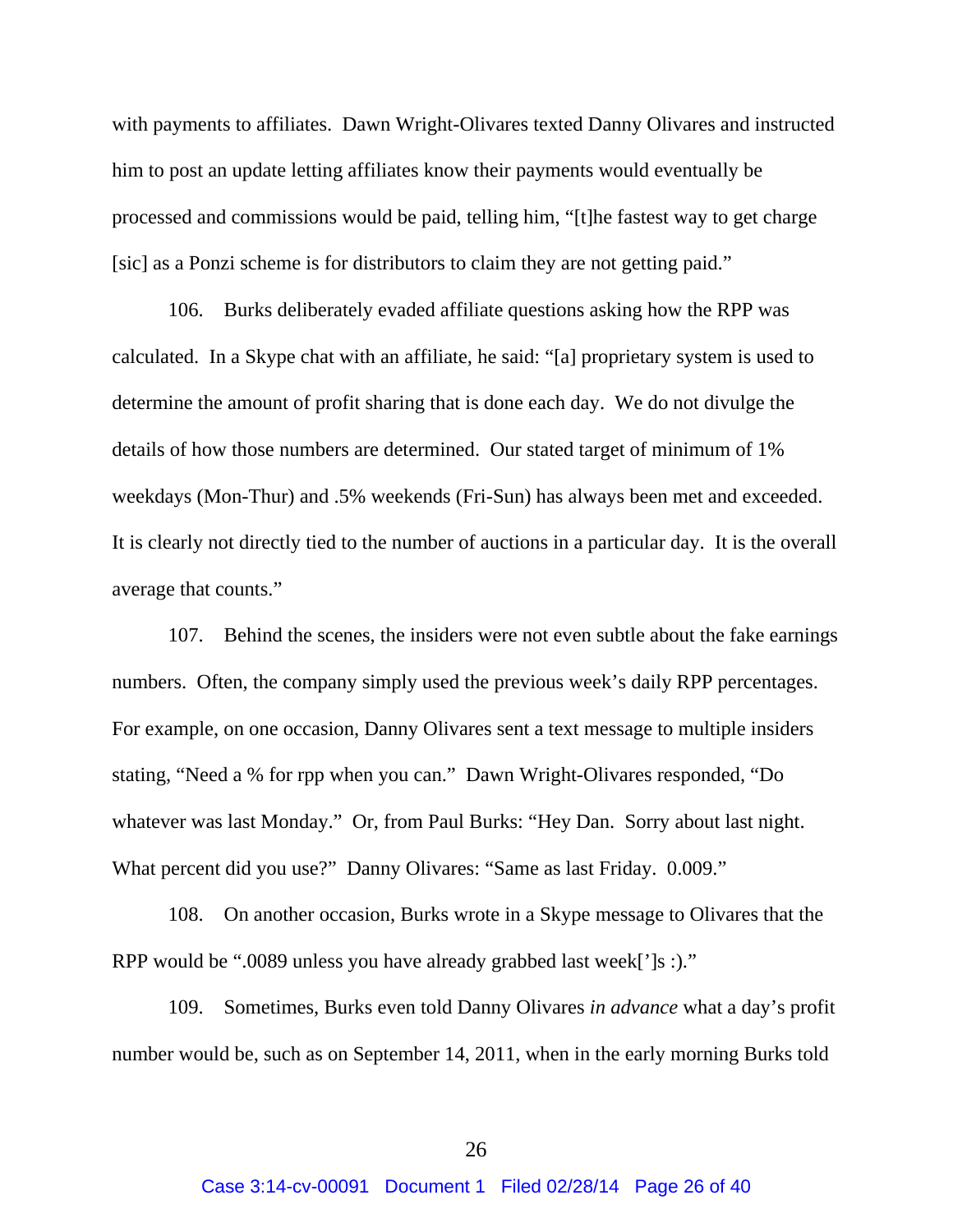him "to start the RPP run shortly after 7p.m. using .00179 as the percentage" because Burks was not going to be able to run it himself.

110. Even if the Insiders had intended to calculate actual profits (which they plainly did not), RVG did not maintain financial records sufficient to allow Burks or anyone else to calculate a daily retail profit for the company.

### *ZeekRewards' "Advertising" Requirement*

111. In an unsuccessful effort to avoid the obvious legal infirmity of Affiliates simply buying points in return for the expectation of a share of the profits (like a stock purchase), ZeekRewards told Affiliates that in order to supposedly "earn" their points, they were required to place a short, free digital ad each day on one of the many free classified websites available on the internet.

112. Affiliates were told to merely copy and paste free ads created by ZeekRewards into a free digital classified ad website. Affiliates then submitted the ad's internet link to ZeekRewards to verify that they had placed the ad. Placing more ads or better ads did not change an Affiliate's share of the profits in any way.

113. And, the ad "requirement" was not imposed on all Affiliates. Burks even wrote a computer program that allowed a number of Affiliates who managed multiple accounts to avoid placing the ads altogether. As Burks wrote in an email to Danny Olivares on January 23, 2011, "This allows us to defer to some of our major people like Agnita Solomon who manage dozens of accounts so that they don'e [sic] have to place so many ads every day."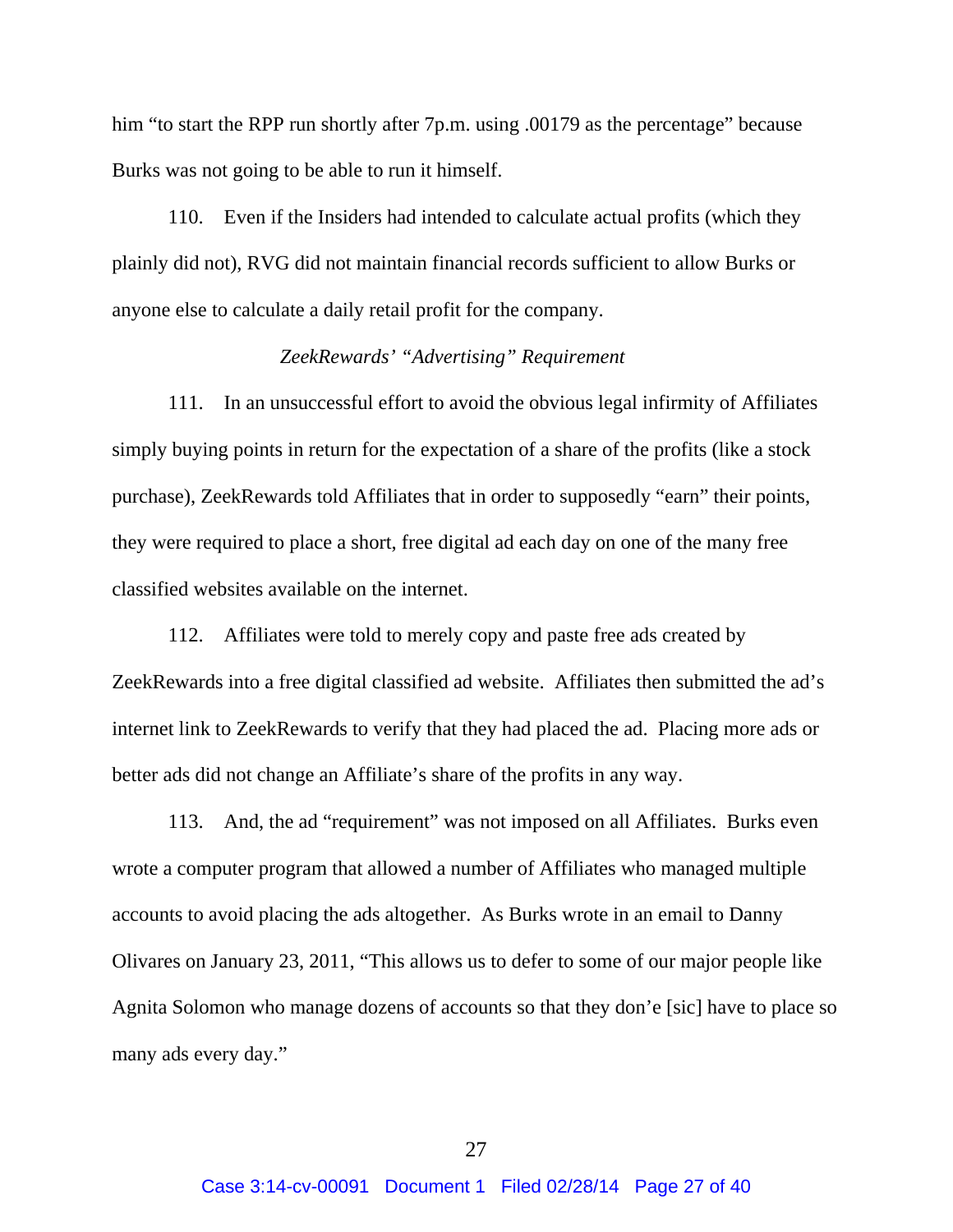114. The ad process was intended to be very simple and was widely advertised as taking only 3-5 minutes each day. For example, Burks routinely told Affiliates: "Placing an ad takes three to five minutes a day and can be done from anywhere there is an Internet connection."

115. Indeed, because of how minimal the task was, Burks was irritated by Affiliates who complained when they were not paid: "I am afraid I don't have a lot of patience anymore for people who are making hundreds of dollars a day for placing an ad and they get mad when their card declines and they miss a day. Tough luck."

116. The company did not believe that these digital ads made any material difference in the success of the Zeekler auctions and did no research to determine if the ads were successful.

117. In reality, the ads were just an attempt to manufacture a cover for what was nothing more than the investment of money by Affiliates with the expectation of receiving daily "profit" distributions.

#### *ZeekRewards' Bid "Give Away" Requirement*

118. In a further effort to justify the Affiliates' investments of money, beginning in August 2011, ZeekRewards purportedly required Affiliates to "give away" their purchased VIP bids to earn points. The claimed intent of this "requirement" was to promote use of the auctions by new retail customers who received these free bids.

119. However, Burks and the insiders knew that in practice the bid "give away" program (like the free ads) had no material impact on the success of the penny auctions.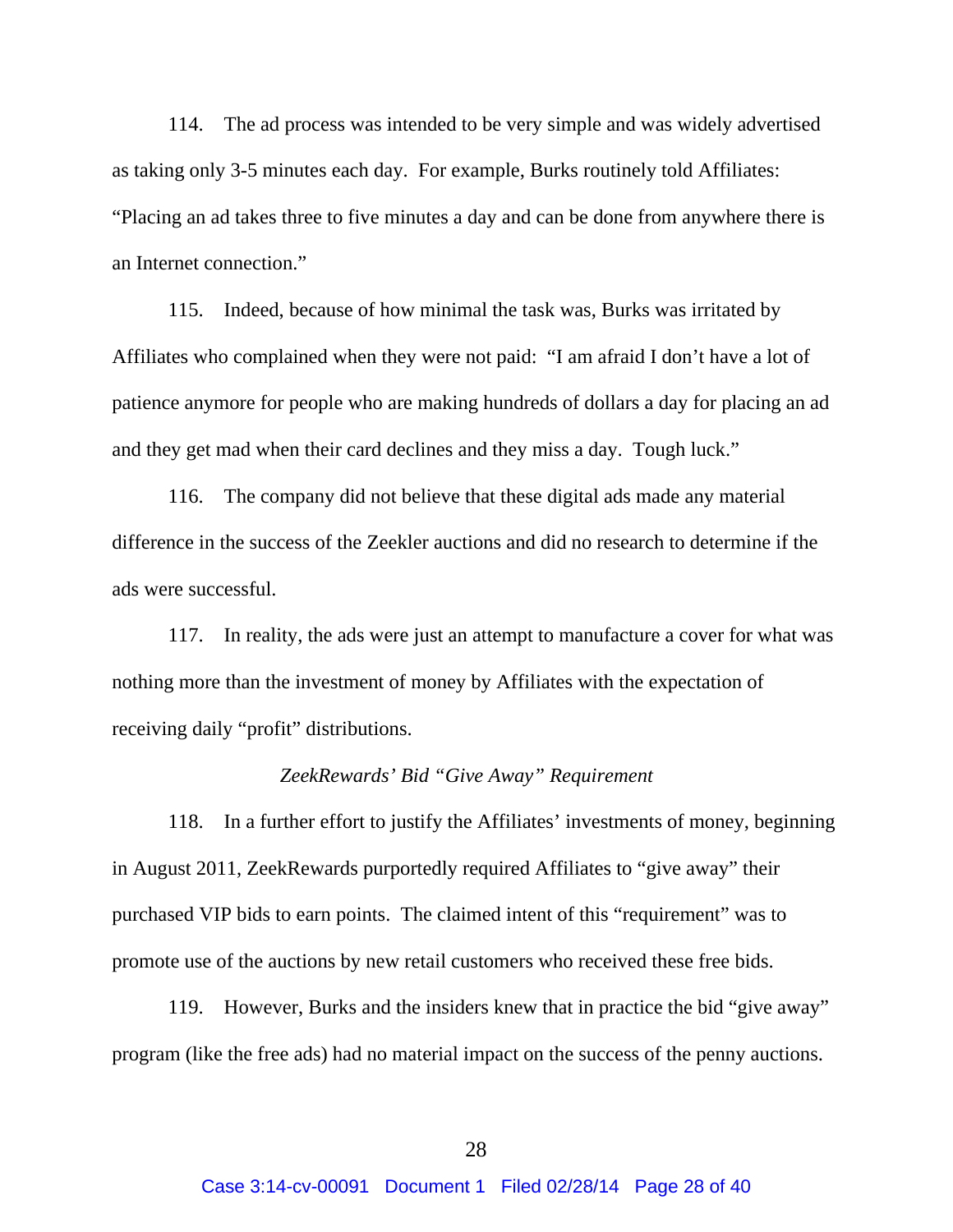120. First, the company made little or no attempt to determine if bids had in fact been given to legitimate prospective retail customers. Many Affiliates simply listed fake email addresses, addresses of other existing Affiliates or those planning to be affiliates, family members, and other non-productive locations for where the bids had been given away. In some cases, the company just agreed not to require the affiliate to give away their bids to earn points.

121. Also, both as a way to minimize any real effort by Affiliates and a way to make more money, Affiliates were given the opportunity to pay to have the company (supposedly) give the bids away on behalf of the affiliate. Points were earned when the bids were given to the company (supposedly) to be given away.

122. In fact, the company did not find prospective retail customers to whom it could give away all the bids, so millions of bids remained in the company unused. But, ZeekRewards did make an additional \$2.00 - \$2.50 per customer "sold" to Affiliates. And, because there were alleged limits on the number of bids that could be given away to any one person based on the Affiliate's membership level, tying the "give away" of bids to the accrual of points drove "upgrades" in membership levels which increased revenues even more.

123. Danny Olivares explained the process of how VIP bids were automatically given away to accrue points for Affiliates as follows: After a VIP bid is purchased, the "Company pool automates the process of giving bids away as samples. Giving the bids away as samples is what generates VIP points. Which the rpp uses to calculate your award. So we come full circle."

29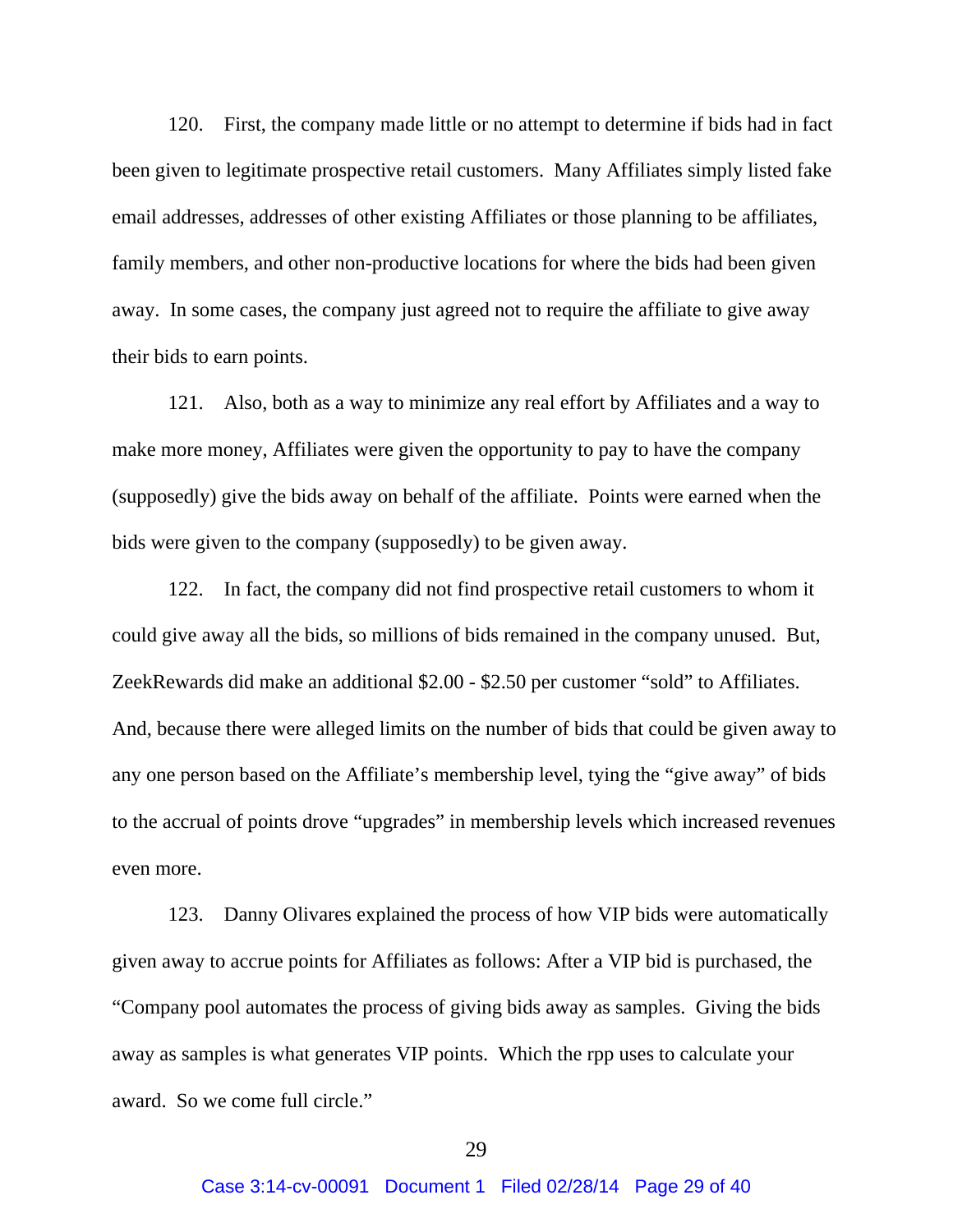124. Burks told Affiliates that the company-wide Bid Pool would "take ALL of the sting out of the whole bid-give requirement! . . . [Y]ou will be able to automatically give your bids each day" and "you will automatically receive the VIP points as soon as you receive your daily RPP award each day. . . . All you'll have to do is select the "Give my bids to the Zeek bid pool" option and the system will automatically give your bids to your customers and every customer that registers @ Zeekler.com that wants free bids! If you do not have any customers then you simply purchase them as you need them from the customer co-op, and that will be automated as well!"

125. Later, Affiliates were not allowed to simply pay the company to "give away" the bids for them, but they were allowed to pay third parties to do so. ZeekRewards made no effort to determine if these bids were in fact given to legitimate potential retail customers.

#### *The Matrix*

126. The second broad component of the ZeekRewards compensation plan was paying Affiliates to recruit other Affiliates in a pyramid-style payment system. ZeekRewards referred to this system as the "Matrix."

127. The Matrix pyramid was initially a "2x21" matrix in which Affiliates made multi-level marketing commissions for 21 levels down in their "organization." Later, ZeekRewards used a "2x5 forced-fill matrix," which is a pyramid with 63 positions that paid a bonus to Affiliates for every "downline" investor within each affiliate's personal matrix, plus a "matching bonus" for every  $5<sup>th</sup>$  level where certain qualifiers were met, so in effect the commissions could be earned indefinitely.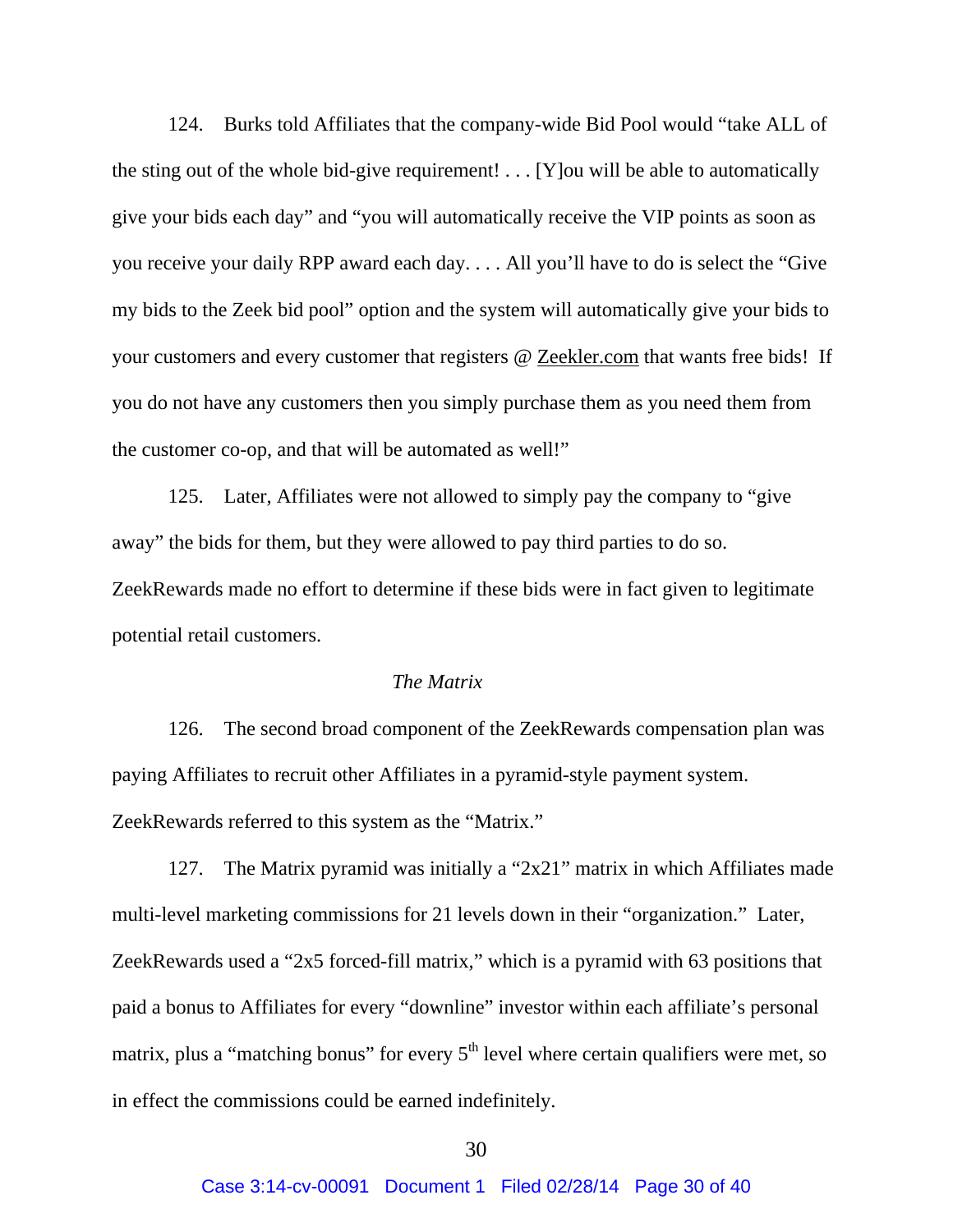128. To get bonuses through the Matrix, Affiliates just had to (1) enroll in a monthly subscription plan requiring payments of \$10, \$50, or \$99 per month; and (2) recruit at least two other "Preferred Customers" (i.e., investors who also enrolled in a monthly subscription plan).

129. Once qualified, affiliates earned bonuses and commissions for every paid subscription within their "downline" pyramid, whether or not they personally recruited everyone within the matrix. Simply put, Affiliates were rewarded merely for recruiting new investors without regard to any efforts by the Affiliates to sell bids or products or otherwise materially support the Zeekler retail business.

130. The funds raised through the Matrix were commingled with the money raised through the Compounder / Retail Profit Pool (and what little money came in from the retail auction business), so nearly all the money used to pay the pyramid commissions came from other investors in the scheme.

131. While some commissions were available to Affiliates on customers' purchases of retail bids for use in the Zeekler auctions, Affiliates did not need to sell retail bids to customers in order to receive commissions through the Matrix. Furthermore, overall commissions from the sale of retail bids to end-user customers were miniscule. These retail commissions, referred to by RVG as "Zap Commissions," were merely incidental to the overall commissions earned through the Matrix for downline subscription payments and through the Compounder/RPP.

132. As with the Compounder, the Insiders changed the terminology for the Matrix, but they never changed the real essence of the scheme. Dawn Wright-Olivares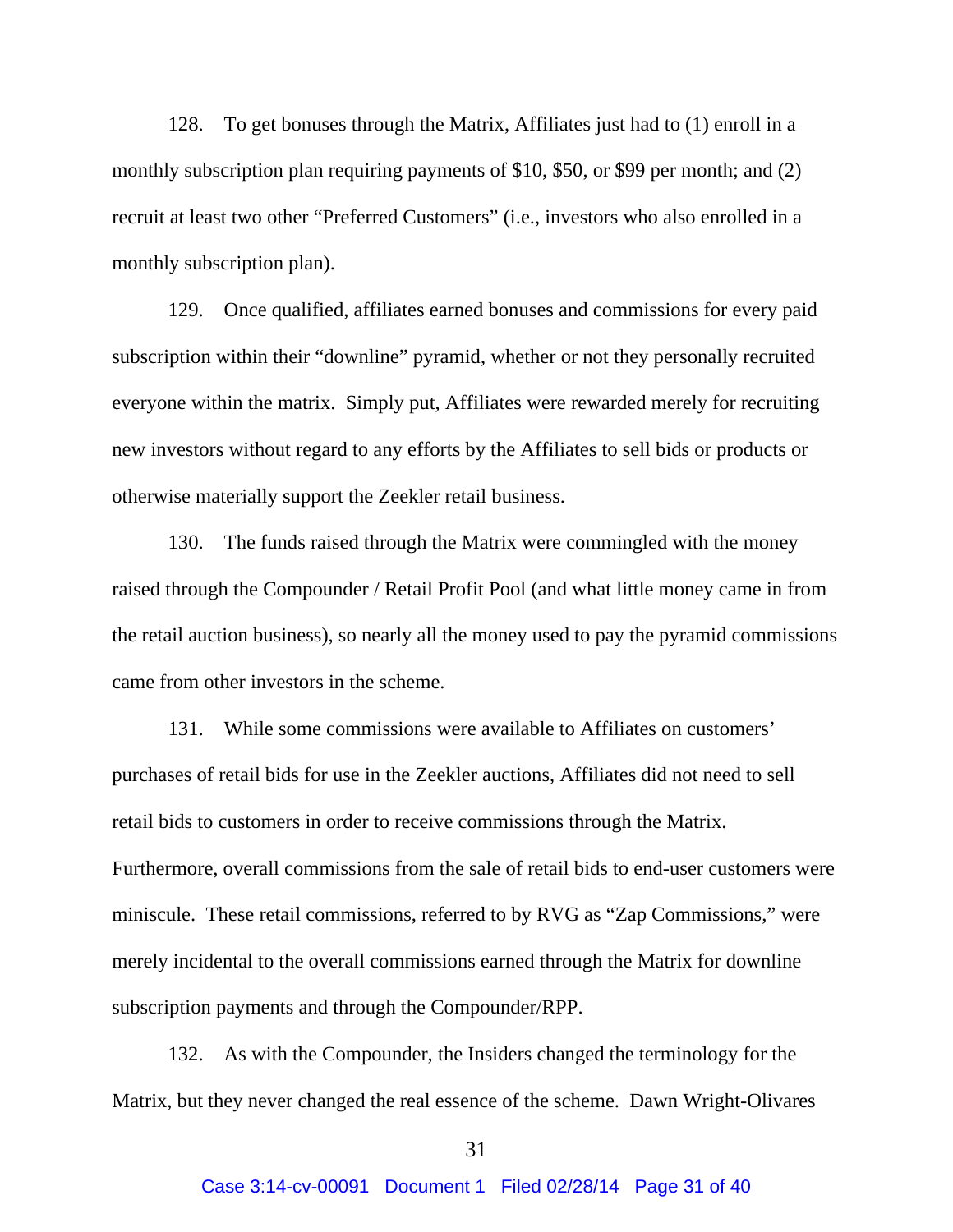explained the cosmetic changes to the Matrix this way: "you [will] in effect be paid on levels 5-10".... "but we can't SAY that. Deep matrices get shut down. So instead...we say that you are getting a matching bonus on all of the 2x5's on your 5th level. It's semantics, but semantics mean a great deal with regulators." … "[I] don't really understand how they can say they have levels 10, 15, etc. when it's a 2x5, but if we can get away with it this way - then it's my vote to leave it alone."

133. Similarly, Keith Laggos, a ZeekRewards advisor, emailed Dawn Wright-Olivares (copying Burks) in July 2011: "when talking about matching bonuses, you are showing being paid on 1 to 10, 1 to 15 and 1 to 20 levels. This defeats what we did by going to a 2x5 matrix. You should say a 100% matching on all your  $5<sup>th</sup>$ ,  $15<sup>th</sup>$  and  $20<sup>th</sup>$ level affiliates' 2 x 5 matrixes. I know you want to show they get paid on 20 levels in a 2 by 20 matrix, but that is when you can get a pyramid investigation or charge."

#### *The "Sweet 16"*

134. In addition to the Compounder/RPP and the Matrix, a select group of individuals was allowed an additional revenue source, referred to as the "Sweet 16."

135. The Sweet 16 was another means by which RVG made payments on a passive investment. It did not involve the sale of a product, nor did it require a member to recruit other participants into the program.

136. As RVG advertised in late 2010 or early 2011, the Sweet 16 was a program where participants received "a  $1/16$  share at the diamond level" on paid subscriptions in the then-2x21 matrix "across the entire width of the matrix."

137. Participation in the Sweet 16 cost a one-time fee of \$999.

#### 32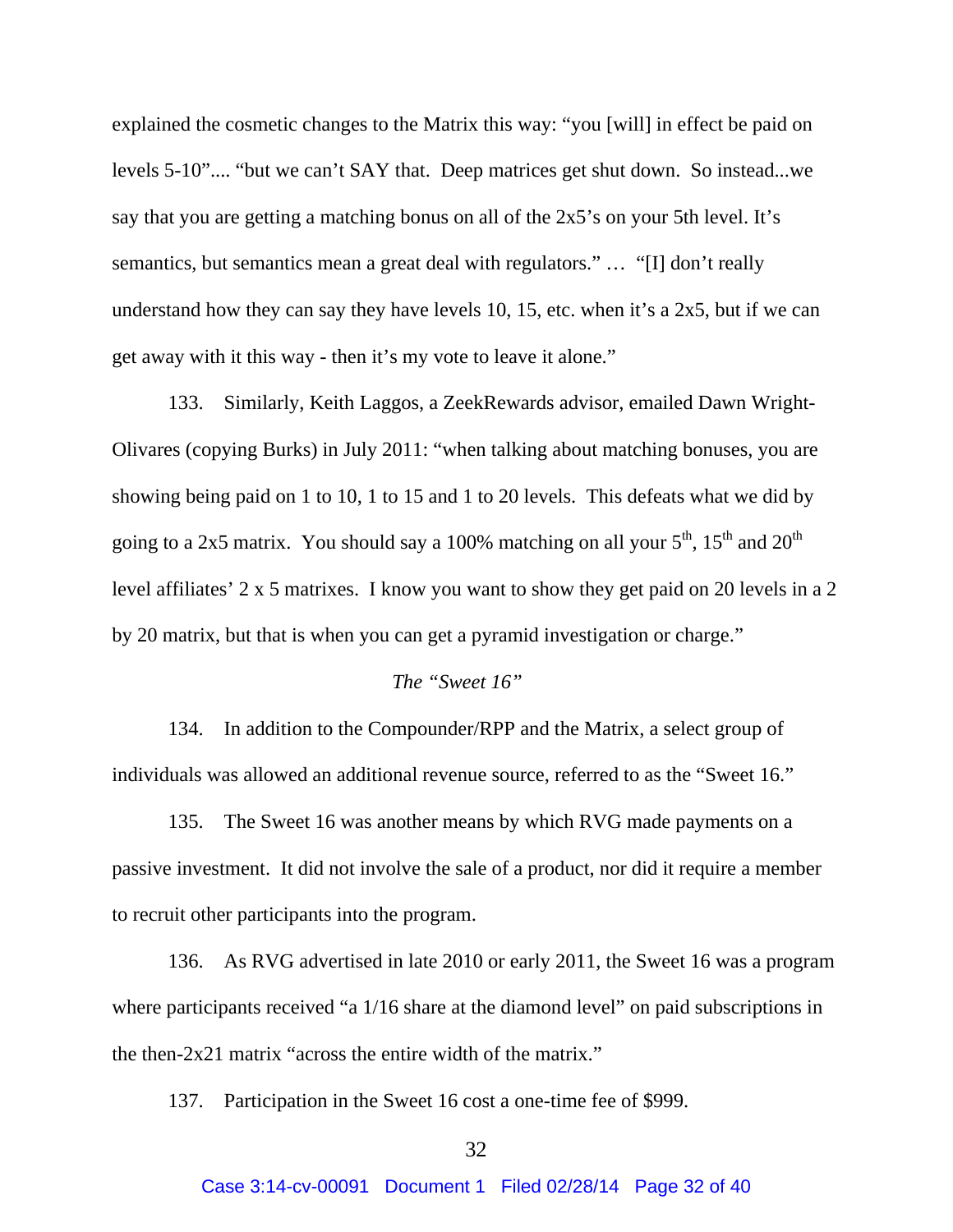138. Each month, RVG totaled commissions from all diamond subscription renewals for the entire Matrix and divided a portion of those commissions among the Sweet 16 members.

139. On information and belief, Sweet 16 payments to investors totaled more than \$4.7 million over the life of the scheme.

#### *The "Row of 16"*

140. In addition to the Sweet 16, two insiders were allowed payments through a revenue source referred to as the "Row of 16."

141. Dawn Wright-Olivares and Danny Olivares were the only two members of the Row of 16.

142. These Row of 16 payments were generally calculated as sixteen times the highest Sweet 16 payment amount.

143. The Row of 16 was nothing more than a gift or bonus to these two individuals.

144. As with the other "compensation" payments made to Affiliates, these payments were made with money received from Affiliates purchasing VIP bids or subscription renewals, not from a legitimate retail activity.

145. Dawn Wright-Olivares and Daniel Olivares received more than \$5.8 million in Row of 16 payments over the life of the scheme.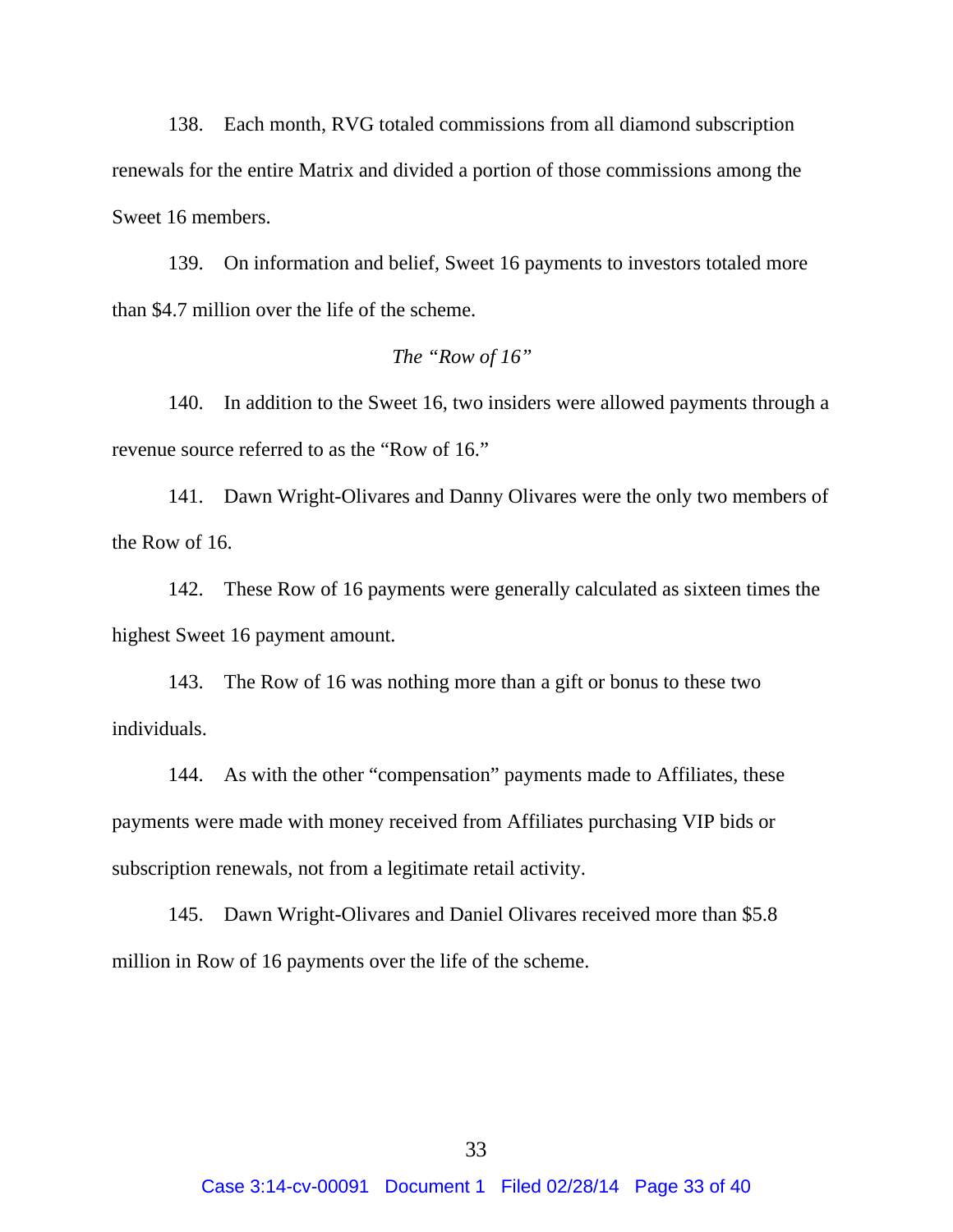*The Insiders' Efforts to Avoid Discovery of the ZeekRewards Ponzi and Pyramid Scheme* 

146. RVG's insiders often worried about being caught and sought to make the unlawful scheme seem legitimate in many ways.

147. As described above, the changing of terminology or the rules of the game, but not the substance of the scheme, was a common practice. Throughout 2011 and 2012, Burks and the Insiders regularly changed the names of the program elements or demanded that Affiliates stop using certain words, which accurately described the scheme but highlighted its illegality.

148. For example, on July 26, 2011, de Brantes emailed an Affiliate with a list of things the Affiliate can and cannot say, including: "compounder, compound, compounded, compounding, 125%, Members, Interest, Investment, Mature." On the list of sanitized things the Affiliate could say: "You make a purchase and re-purchase; You earn bids; The bids retire on a 90 day timeline averaging 1.5% a day; You get cash rewards; Retail Profit Pool; Everyone is an Affiliate and they own business center subscriptions; Your Bid balance can increase as oppose to mature."

149. Also, RVG employees openly discussed the words that could and could not be said, even adding a bit of black humor as the scheme headed towards its inevitable demise. On June 8, 2012, de Brantes and others discussed "training" Affiliates on "the top 10 or 12 words that every Affiliate should erase from their vocabulary". The list included "investment, put money in, roi [return on investment], fund, passive income, passive returns, returns and points are not dollars." In response to this list, Ken Kilby (a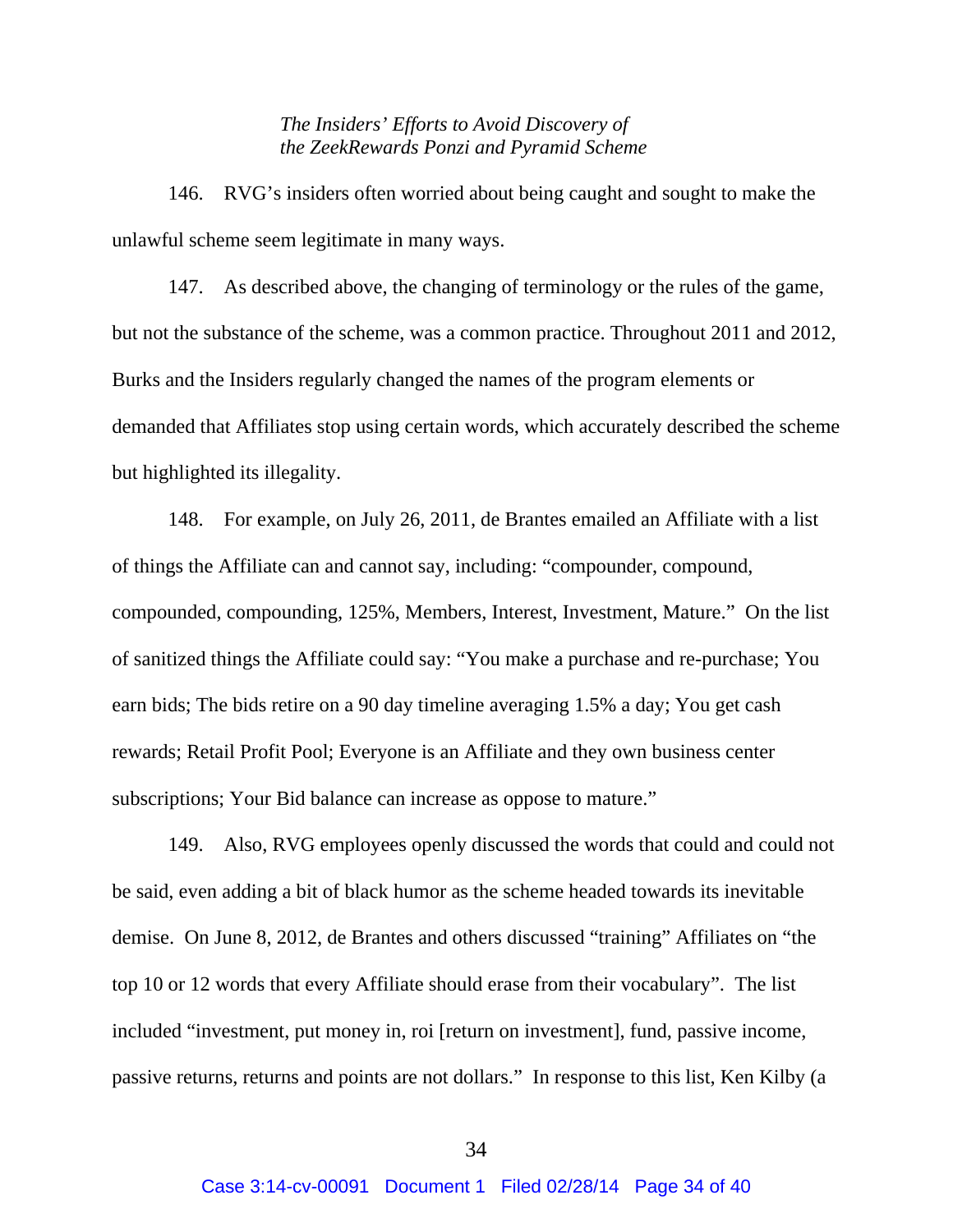supposed "compliance officer") suggested adding: "BBB, Attorney General, FBI, FTC, Report, turn you in."

150. Beyond the shifting terminology, Burks and the Insiders tried to bolster the perception of the legitimacy of the scheme by running "Compliance" courses for Affiliates. As with the advertising or bid give-away "requirements," the "compliance" courses were just an effort to obscure the fraud and wrap it in a cloak of propriety, while making even more money in the process.

### **FIRST CLAIM FOR RELIEF**

## **Fraudulent Transfer of RVG Funds in Violation of the North Carolina Uniform Fraudulent Transfer Act (Against all named Defendants and the Net Winner Class)**

151. The Receiver realleges and incorporates by reference the foregoing paragraphs.

152. In the course of operating the ZeekRewards scheme, Burks and others – through RVG – made numerous "profit payments," "commission" payments, bonuses and other payments to the Defendants and members of the Net Winner Class as described above in excess of the amount of money paid by these Defendants and the members of the Net Winner Class to RVG. These excess payments are collectively referred to as the "Transfers."

153. The Transfers were made within four years before the date of this action.

154. Each of the Transfers constitutes a "transfer" of an asset or an interest in an asset within the meaning of N.C. Gen. Stat. §39-23.1(12).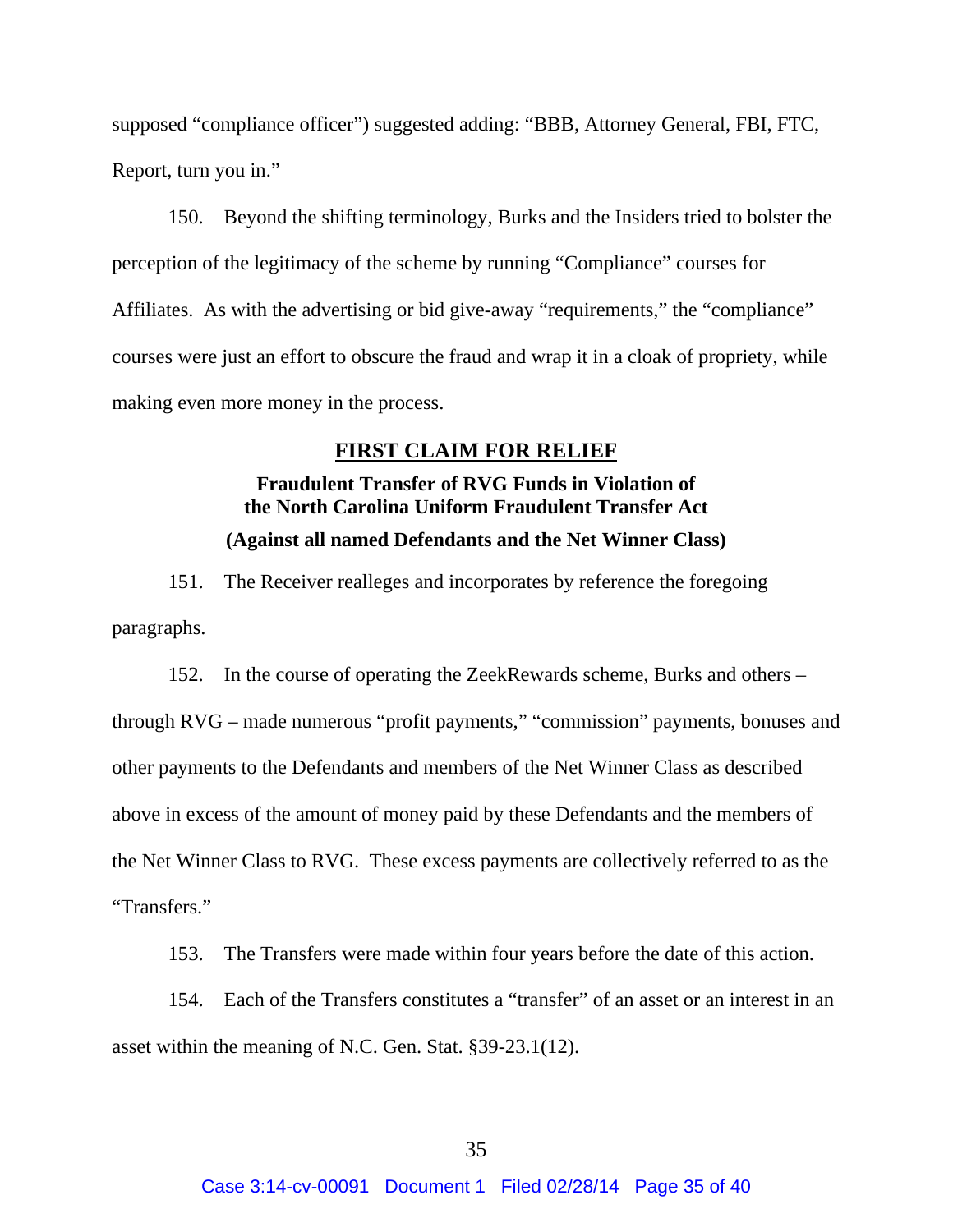155. All of the Transfers occurred during the course of a Ponzi and/or pyramid scheme, when participant money was commingled and the Receivership Entities were effectively insolvent.

156. Each of the Transfers was to, or for the benefit of, one or more of the Defendants or a member of the Net Winner Class.

157. Each of the Transfers was made with money misappropriated from one or more of the Receivership Entities. At all times relevant herein, the Receivership Entities had a claim to the funds used for the Transfers.

158. Each of the Transfers was made without receipt of reasonably equivalent value from the Defendants or the members of the Net Winner Class.

159. Each of the Transfers was made by Burks and others to further the Ponzi and/or pyramid scheme and was made with the actual intent to hinder, delay or defraud some or all of the Receivership Entities' then existing creditors.

160. In the alternative, at the time of each of the Transfers, the Receivership Entities were insolvent or became insolvent as a result of the Transfer; were engaged in a business or transaction, or were about to engage in a business or transaction, for which the remaining assets of the Receivership Entities were unreasonably small in relation to the business or transaction; or intended to incur, or believed that they would incur, debts that would be beyond their ability to pay as such debts became due.

161. The Transfers constitute fraudulent transfers avoidable by the Receiver pursuant to N.C. Gen. Stat. §39-23.4(a)(1), N.C. Gen. Stat. §39-23.4(a)(2) or N.C. Gen.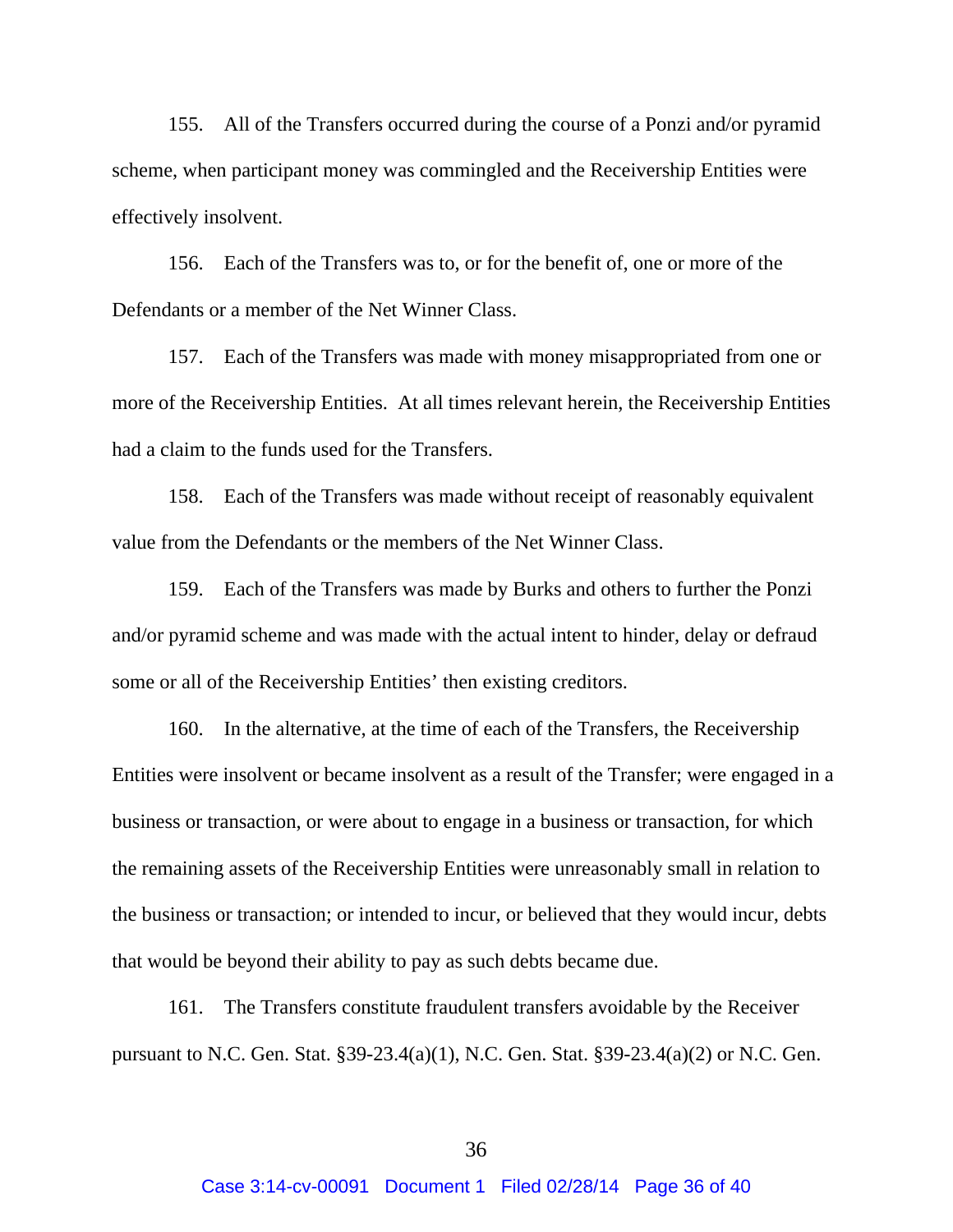Stat. §39-23.5 and recoverable from the Defendants and the members of the Net Winner Class pursuant to N.C. Gen. Stat. §39-23.7 and N.C. Gen. Stat. §39-23.8.

162. Pursuant to N.C. Gen. Stat. §39-23.4(a)(1), N.C. Gen. Stat. §39-23.7, N.C. Gen. Stat. §39-23.8 and 28 U.S.C. §2201, the Receiver is entitled to a Judgment: (1) avoiding the Transfers; and (2) recovering the Transfers, or the value thereof, from the Defendants and the members of the Net Winner Class for the benefit of the Receivership Estate.

### **SECOND CLAIM FOR RELIEF**

# **Common Law Fraudulent Transfer (Against all named Defendants and the Net Winner Class)**

163. The Receiver realleges and incorporates by reference the foregoing paragraphs.

164. The Transfers were made within three years before the date of this action.

165. Each of the Transfers constitutes a transfer of an asset or an interest in an asset of the Receivership Entities.

166. All of the Transfers occurred during the course of a Ponzi and/or pyramid scheme, when participant money was commingled and the Receivership Entities were insolvent.

167. Each of the Transfers was to, or for the benefit of, one or more of the Defendants or a member of the Net Winner Class.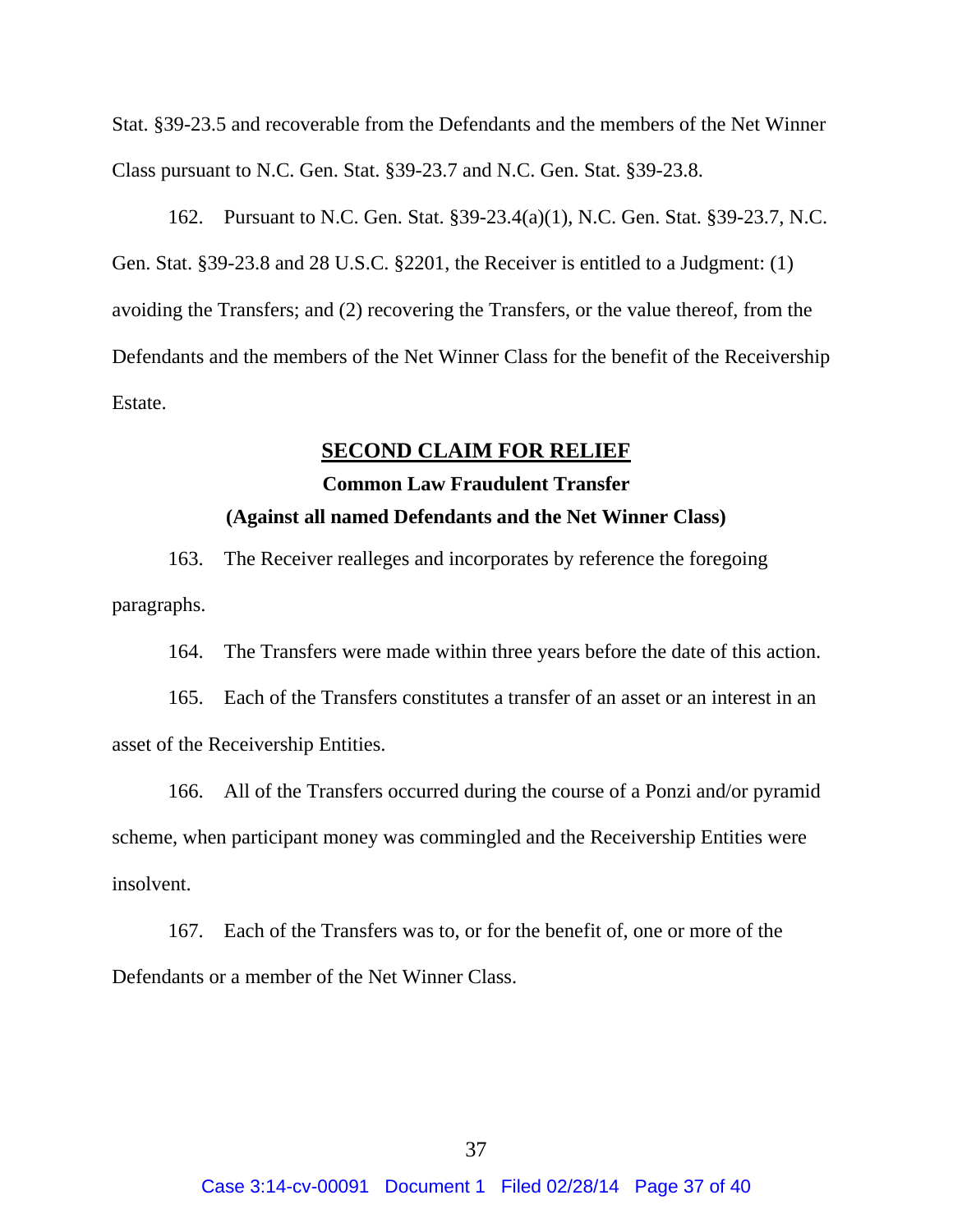168. Each of the Transfers was made with money misappropriated from one or more of the Receivership Entities. At all times relevant herein, the Receivership Entities had a claim to the funds used for the Transfers.

169. Each of the Transfers was made without receipt of reasonably equivalent value from the Defendants or the members of the Net Winner Class.

170. At the time of each of the Transfers, the Receivership Entities were insolvent, or became insolvent, as a result of the Transfer.

171. The Transfers constitute fraudulent transfers avoidable by the Receiver and recoverable from the Defendants and the members of the Net Winner Class.

172. Accordingly, pursuant to 28 U.S.C. §2201, the Receiver is entitled to a Judgment: (1) avoiding the Transfers; and (2) recovering the Transfers, or the value thereof, from the Defendants and the members of the Net Winner Class for the benefit of the Receivership Estate.

## **THIRD CLAIM FOR RELIEF**

#### **Constructive Trust**

## **(Against all named Defendants and the Net Winner Class)**

173. The Receiver realleges and incorporates by reference the foregoing paragraphs.

174. As alleged above, the assets of the Receivership Entities have been wrongfully diverted as a result of fraudulent transfers to the Defendants and the Net Winner Class for their individual interests and enrichment.

175. The Receiver has no adequate remedy at law.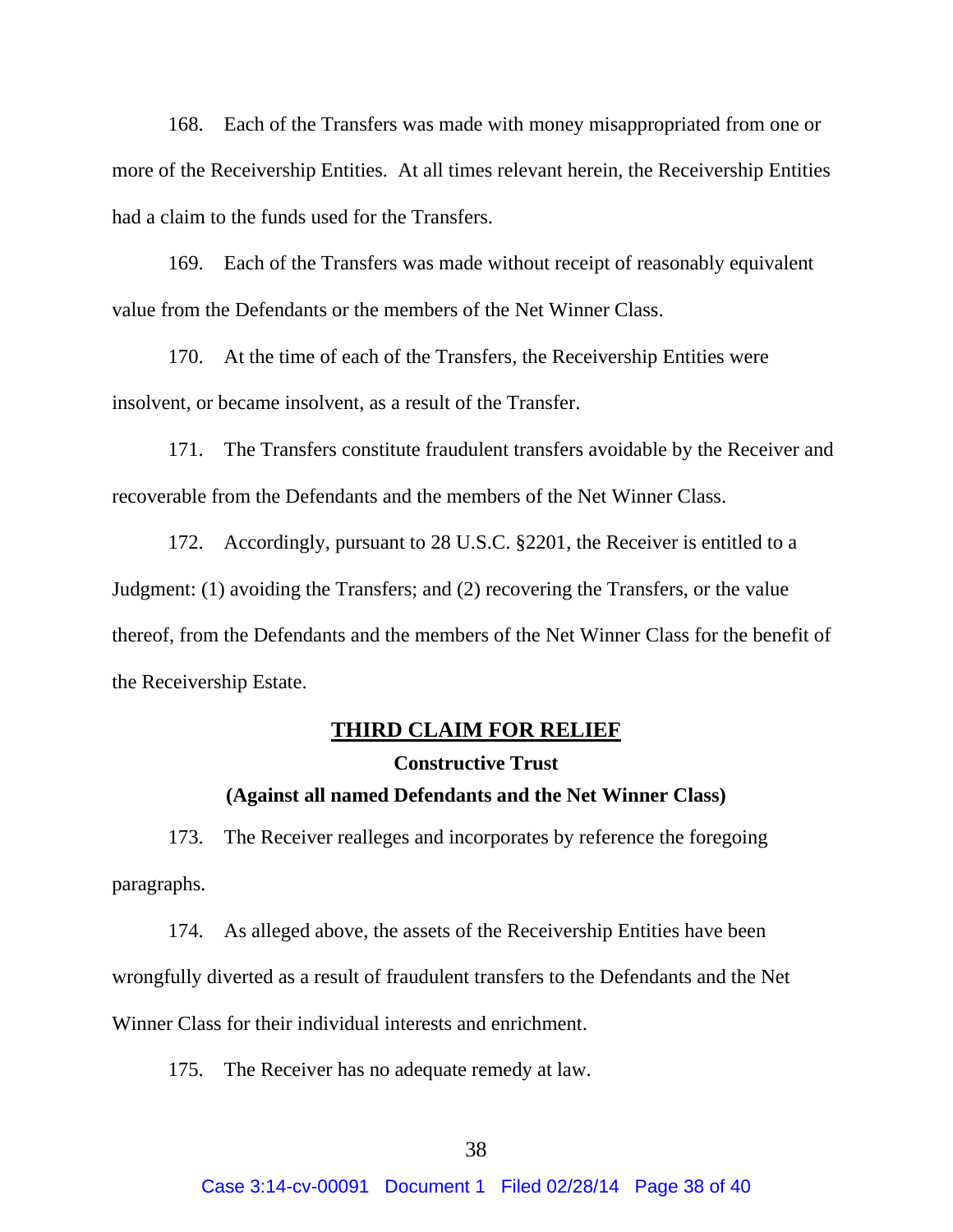176. Because of the fraudulent transfers, the Receiver is entitled to the imposition of a constructive trust with respect to any transfer of funds, assets, or property from the Receivership Entities, as well as any assets received by Defendants in the past or on a going forward basis as a result of those transfers from the Receivership Entities.

177. The Receiver is entitled to and demands title, possession, use and enjoyment of the foregoing property for the benefit of the Receivership Estate.

#### **PRAYER FOR RELIEF**

WHEREFORE, the Receiver respectfully requests that the Court:

1. Enter a declaratory Judgment against the Net Winner Class determining that the net winnings they received were fraudulent transfers from RVG, ordering that the net winnings of each of the Net Winner Class members are Receivership Property and subject to a constructive trust for the benefit of the Receivership Estate and ordering the repayment of those net winnings back to RVG.

2. Enter Judgment against each of the named Defendants in the amount of their net winnings from the ZeekRewards scheme.

3. Enter an injunction against the named Defendants and the Net Winner Class prohibiting each of them from dissipating their assets pending satisfaction of the Judgment against them.

4. Order that each Net Winner Class member be notified of the proposed amount of their net winnings according to RVG records and be given an opportunity to respond to that calculation in a fair, efficient and cost-effective manner to be determined by the Court.